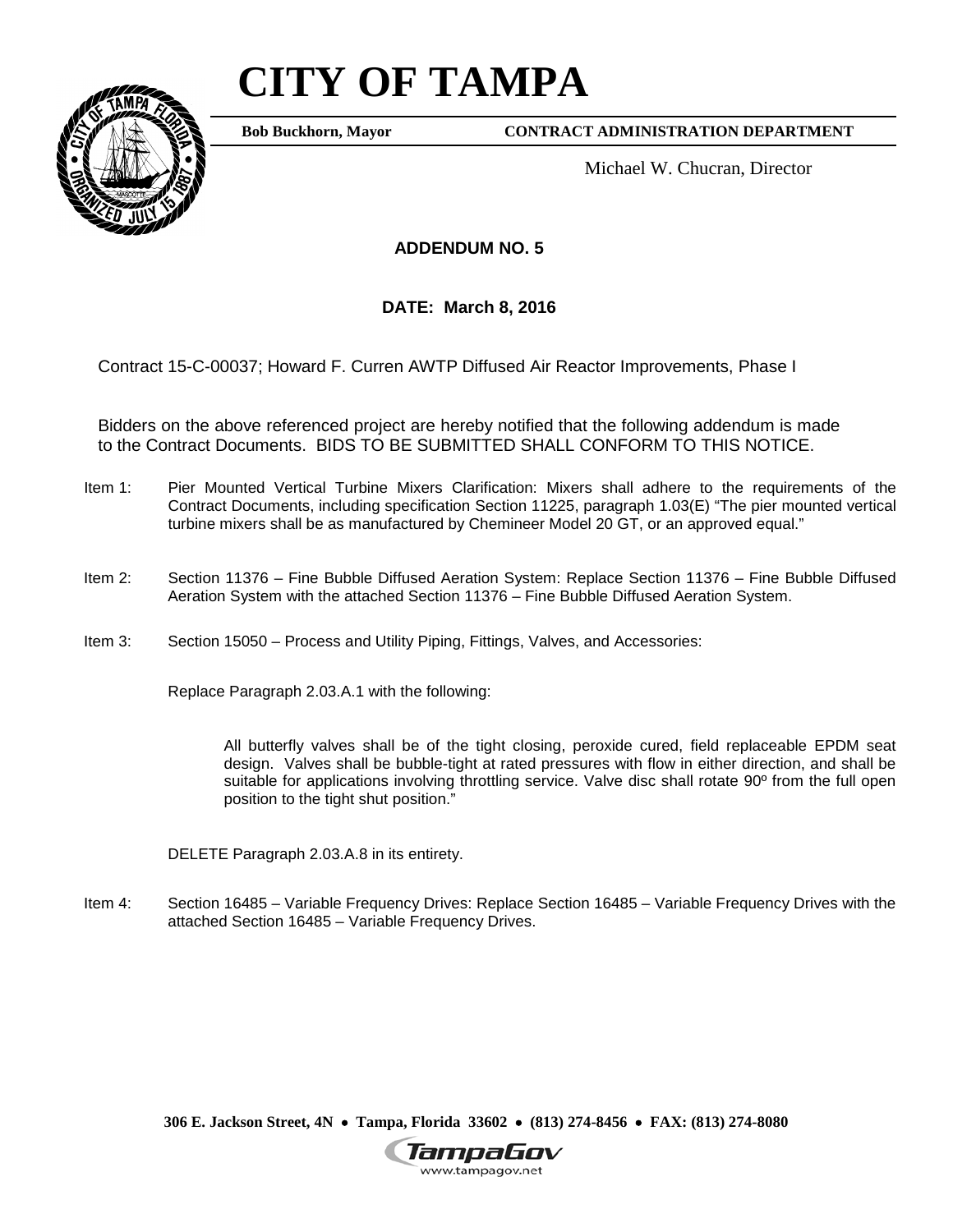Item 5: Section 13615 Process Instrumentation and Controls-Products; Section 2.01 Field Mounted Instruments Section A. Thermal Mass Flow Sensor: Add the following table:

| Tag #             | Temp     | <b>Flow Rate</b> | Line<br>Size <sup>(2)</sup> | Pipe Sch.    | <b>Length of</b><br>Straight Pipe <sup>(1)(3)</sup> | <b>Pressure</b> |
|-------------------|----------|------------------|-----------------------------|--------------|-----------------------------------------------------|-----------------|
| <b>FE/FIT-111</b> | 20-200°F | 0-4680 scfm      | 12"                         | SS of 12 ga. | $11' - 0''$                                         | 6-10.0 psi      |
| <b>FE/FIT-112</b> | 20-200°F | $0-3750$ scfm    | 10"                         | SS of 12 ga. | $11' - 0''$                                         | 6-10.0 psi      |
| <b>FE/FIT-113</b> | 20-200°F | 840-2420 scfm    | 10"                         | SS of 12 ga. | $11' - 0''$                                         | 6-10.0 psi      |
| <b>FE/FIT-114</b> | 20-200°F | 280-1010 scfm    | 10"                         | SS of 12 ga. | $11' - 3"$                                          | 6-10.0 psi      |
| <b>FE/FIT-115</b> | 20-200°F | 120-430 scfm     | 8"                          | SS of 12 ga. | $11' - 3"$                                          | 6-10.0 psi      |
| <b>FE/FIT-116</b> | 20-200°F | 140-410 scfm     | 8"                          | SS of 12 ga. | $11' - 3"$                                          | 6-10.0 psi      |
| Spare             | 20-200°F | 0-4680 scfm      | 8"                          | SS of 12 ga. | Min 11'-0"                                          | 6-10.0 psi      |

<sup>(1)</sup> Refer to drawings M-102 through M-107 for actual upstream and downstream pipe lengths.<br><sup>(2)</sup> Size may vary by diffuser manufacturer. To be coordinated with equipment supplied.<br><sup>(3)</sup> Length based on line size provide

Item 6: Sheet E-103 Diffused Air Reactor Details; VFD INTERCONNECTIONS: Replace Note 2 with the following Note 2:

> "2. Provide and install Yaskawa Model iQ1000 by ICON Technologies, with the following rating: 480V, 6-pulse, 17amp."

Item 7: Sheet E-103 Diffused Air Reactor Details: VFD INTERCONNECTIONS: ADD 'Load Reactor' at output of VFD.

All other provisions of the Contract Documents and Specifications not in conflict with this Addendum shall remain in full force and effect. Questions are to be e-mailed to Contract Administration@tampagov.net.

*Jim Greiner*

Jim Greiner, P.E., Contract Management Supervisor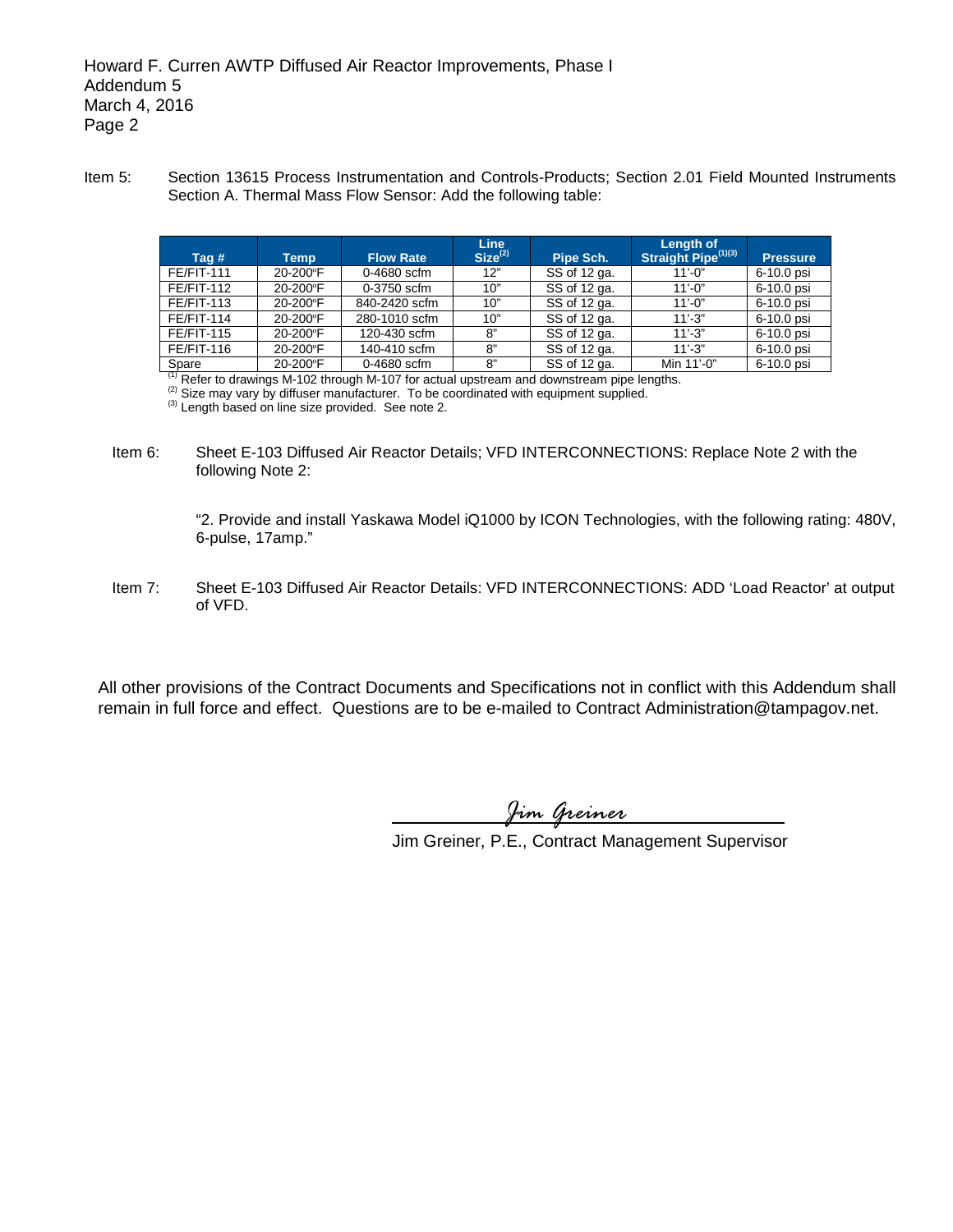## SECTION 11376

## FINE BUBBLE DIFFUSED AERATION SYSTEM

## PART 1 - GENERAL

#### 1.01 DESCRIPTION

- A. Scope of Work: Furnish all labor, materials, equipment, and incidentals required to install, place in operation, and field test fine bubble diffused aeration systems for all six (6) zones of Train 1 of the Diffused Aeration Reactor as shown in the drawings. These Specifications are intended to give a general description of what is required, but do not cover all details, which will vary in accordance with the requirements of the equipment as offered. It is, however, intended to cover the furnishing, shop testing, delivery, complete installation, and field testing of all materials, equipment, and appurtenances for complete fine bubble diffused aeration systems as herein specified.
	- 1. Equipment components included:
		- a. Stainless steel droplegs.
		- b. PVC manifolds.
		- c. Panel Diffuser assembly with membrane, gaskets, end seals, integral fixed joint couplings.
		- d. Stainless steel supports, hold downs and anchors.
		- e. Bolts, nuts and gaskets for aeration system flange connections.
		- f. Purge systems.
	- 2. The aeration system shall be designed based on the following Actual Oxygen Requirements (AOR) and the following Standard Oxygen Correction Factors Perimeters unless otherwise approved by the Engineer.
	- 3. Where shown in the drawings, diffuser grids installed in aeration zones with pier mounted vertical turbine mixers (Specification 11225), aeration equipment shall be compatible with mixers and designed to withstand any forces resulting from mixer. Coordinate with mixer manufacturer as required.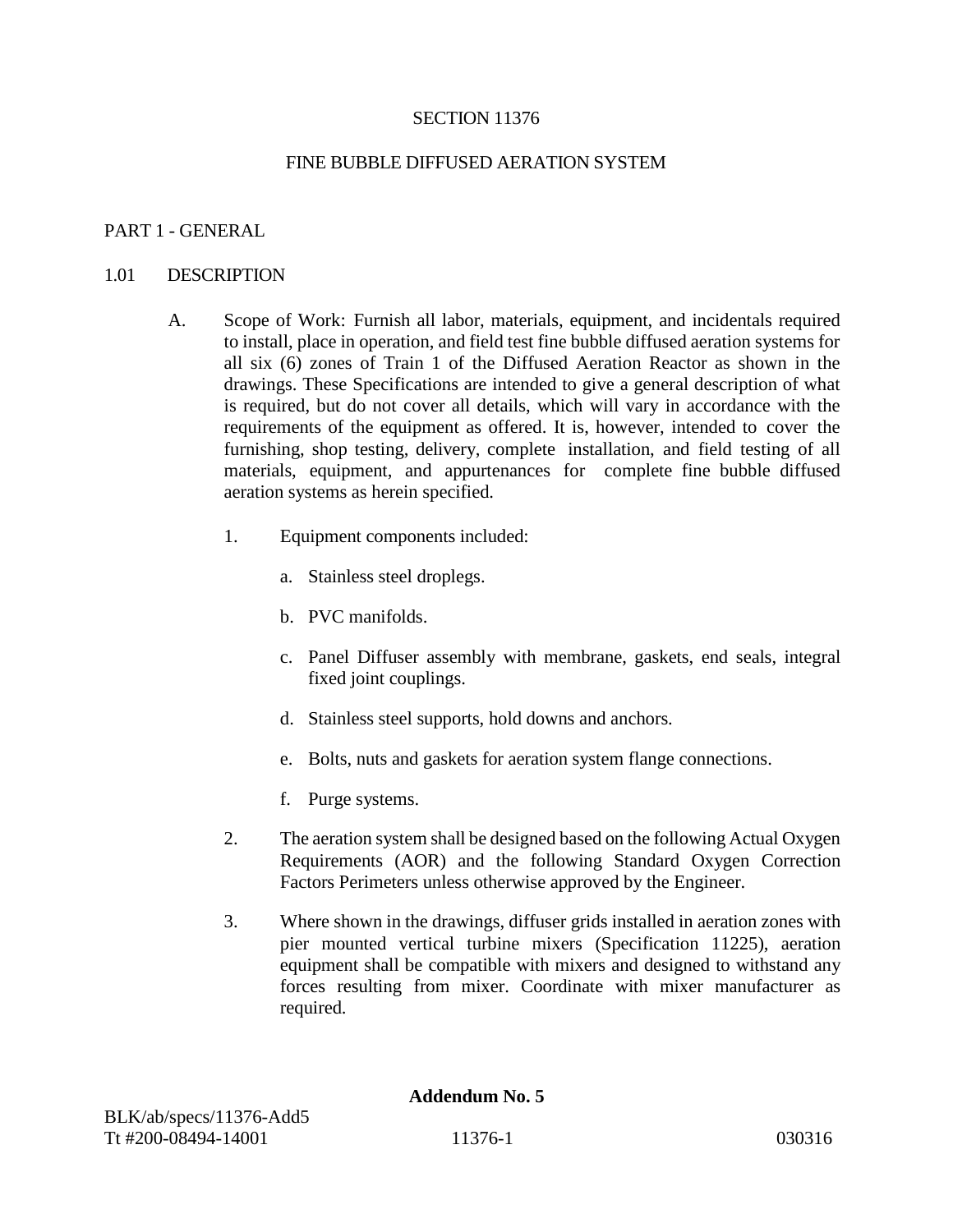| <b>Parameter</b>           | <b>Units</b>           | Max.<br>(All Zones<br>Aerated) | Max.<br>(Zones 1)<br>&2<br>Anoxic) | Average | Min.   |
|----------------------------|------------------------|--------------------------------|------------------------------------|---------|--------|
| <b>AOR</b>                 | Lbs<br>$O_2$ /day      | 36,263                         | 31,604                             | 19,883  | 12,041 |
| Alpha                      |                        | 0.55                           | 0.55                               | 0.55    | 0.55   |
| Beta                       |                        | 0.95                           | 0.95                               | 0.95    | 0.95   |
| Theta                      | -                      | 1.024                          | 1.024                              | 1.024   | 1.024  |
| <b>Dissolved</b><br>Oxygen | mg/L                   | 2.0                            | 2.0                                | 2.0     | 2.0    |
| Site<br>Elevation          | ft. above<br>sea level | 23                             | 23                                 | 23      | 23     |
| Ambient<br>Pressure        | psia                   | 14.69                          | 14.69                              | 14.69   | 14.69  |
| Temperature                | $\rm ^{\circ}C$        | 30                             | 30                                 | 30      | 30     |

## B. Related Work Described Elsewhere:

- 1. Project Coordination: Section 01040.
- 2. Operating and Maintenance Data: Section 01730.
- 3. Painting: Section 09900.
- 4. Piping, Valve, and Equipment Identification: Section 09905.
- 5. Pier Mounted Vertical Turbine Mixers: Section 11225.
- 6. Instrumentation: Division 13.
- 7. Mechanical: Division 15.

## 1.02 QUALITY ASSURANCE

- A. Qualifications:
	- 1. The equipment shall be products of manufacturers who are fully experienced, reputable and qualified in the manufacture of the equipment to be furnished. The diffused aeration equipment shall be the integrated product of a single manufacturer who designs and manufactures the entire assembly. The system components shall be designed, constructed, delivered and installed in accordance with the best practices and methods.
	- 2. Each component and ancillary equipment items furnished under this specification shall be new and unused, and the product of a manufacturer

| BLK/ab/specs/11376-Add5 |         |        |
|-------------------------|---------|--------|
| Tt #200-08494-14001     | 11376-2 | 030316 |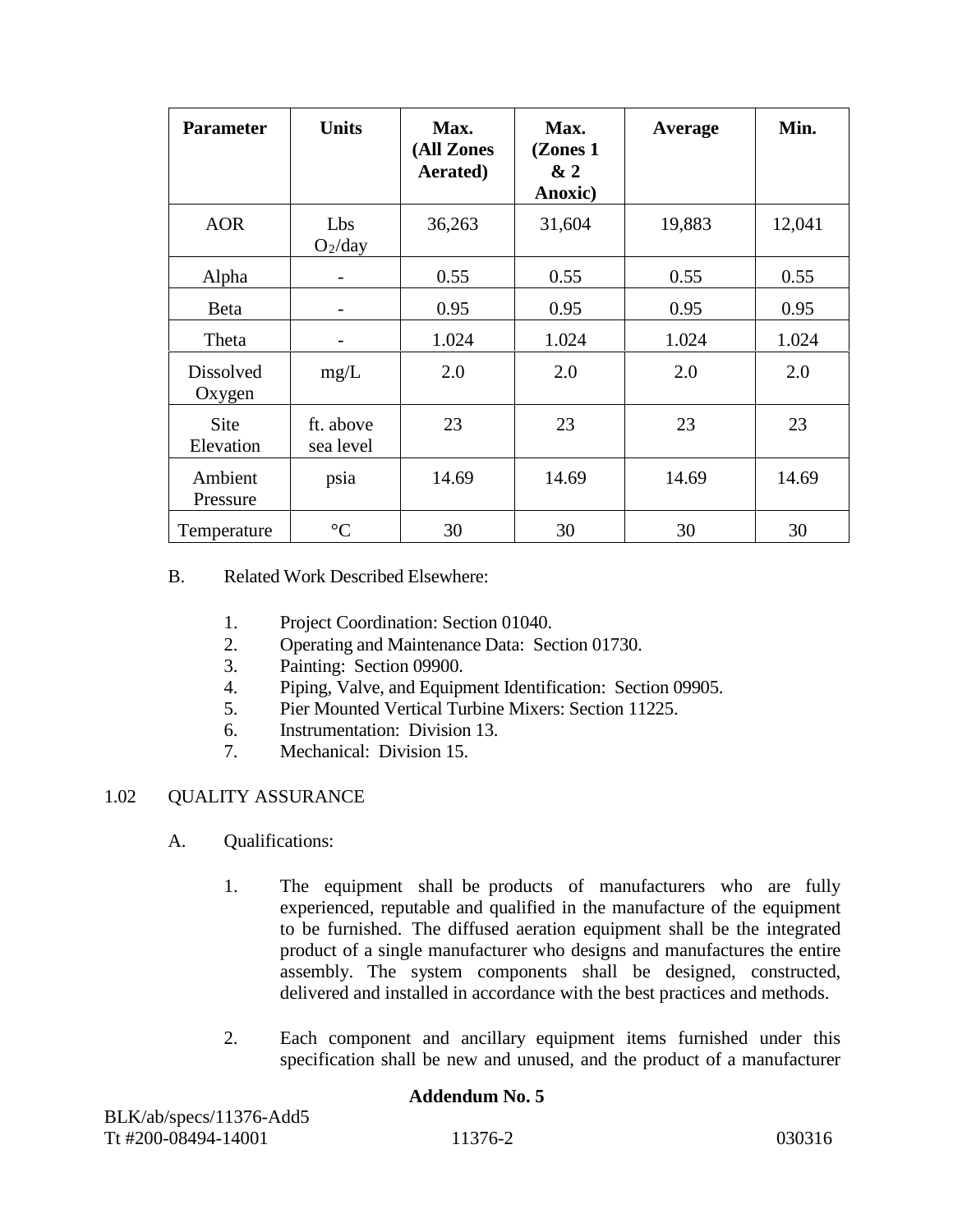having a successful record of operation, manufacturing and servicing similar duty equipment for a minimum of five (5) years.

- 3. The diffused aeration equipment shall be furnished by a single supplier who shall be responsible for the coordination of the system design and who shall assume complete responsibility for the proper function of the system.
- B. Equipment Manufacturers: The diffused aeration equipment shall be the Gold as manufactured by Sanitaire (Xylem, Inc). or Aerostrip Q Type as manufactured by Ovivo USA, LLC.

## 1.03 SUBMITTALS

- A. Material and Shop Drawings: Copies of all materials required to establish compliance with these Specifications shall be submitted in accordance with Section 01040: Project Coordination. Submittals shall include at least the following:
	- 1. Certified shop and erection drawings showing all important details of construction, physical characteristics, dimensions, connections, and anchor bolt locations. Show plan, elevation and cross sections of the equipment. Show details of droplegs, manifolds, quantity and location of diffuser assemblies, supports, hold downs, anchor bolt locations, threaded union and/or flanged joints, field connections, and purge systems.
	- 2. Descriptive literature, bulletins, and/or catalog cut sheets of each item of equipment. Provide the recommended minimum, design and maximum air flow for the system.
	- 3. The total weight of the equipment including the weight of the single largest item.
	- 4. A complete total bill of materials for all equipment.
	- 5. A list of manufacturer's recommended spare parts to be supplied including those specified in Paragraph 1.06, with the manufacturer's current price for each item.
	- 6. A detail of the intended support members with certification demonstrating their adequacy for the application and anticipated loads.
	- 7. Calculations showing the thermal expansion/contraction of the manifolds and air distribution headers and the resulting thrust forces, full buoyant

| BLK/ab/specs/11376-Add5 |         |        |
|-------------------------|---------|--------|
| Tt #200-08494-14001     | 11376-3 | 030316 |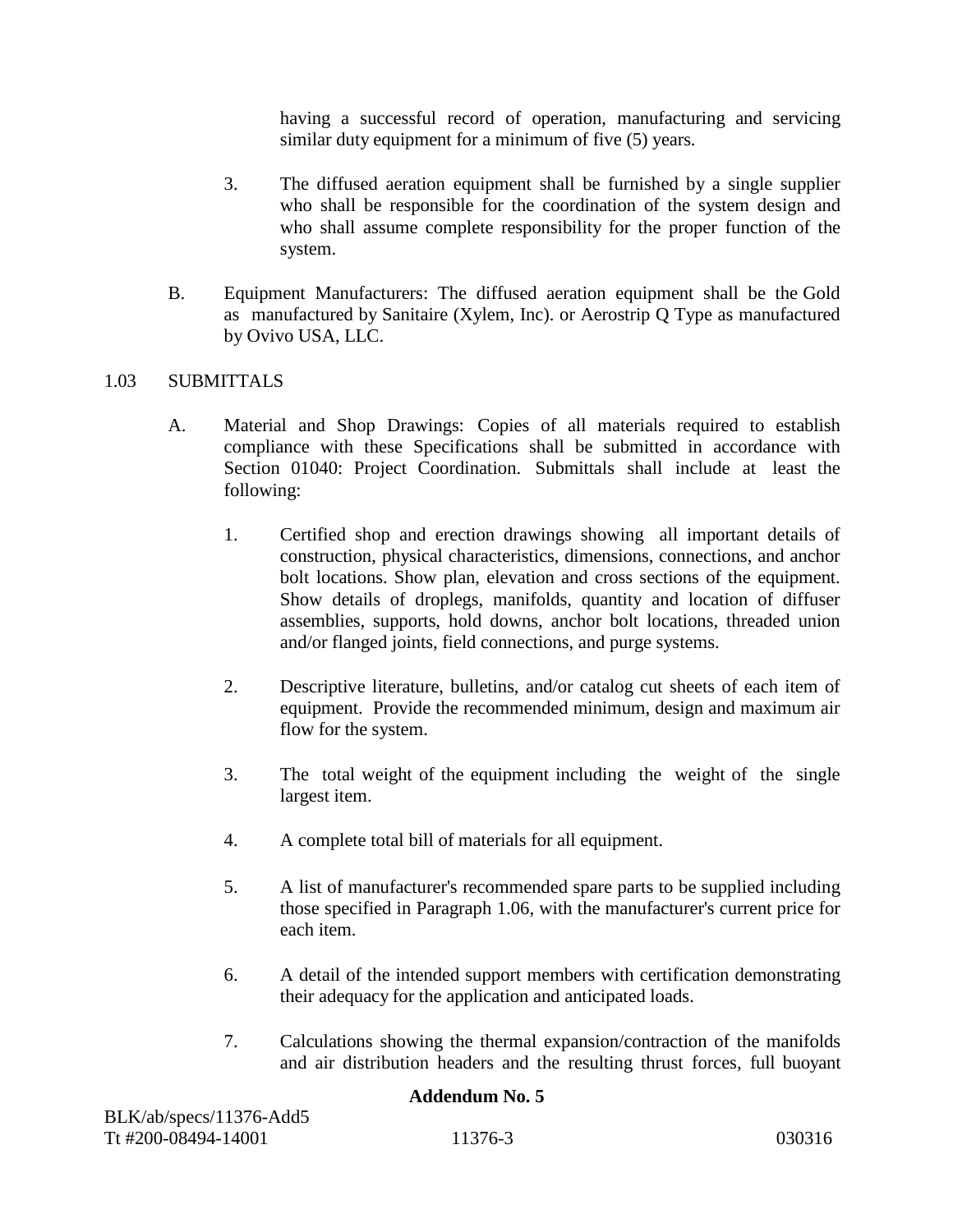uplift load on the air distributers, as well as forces from the movement of the water. Provide calculations for the total loads the pipe supports and anchors must resist. Include forces from the pier mounted vertical turbine mixer and Mixed Liquor Return pumps, where applicable.

- 8. Performance data including oxygen transfer calculations, headloss calculations and pressure equipment and operating experience for the diffused aeration equipment indicating the equipment proposed for this Project will comply with the specified mixing and oxygen requirements.
- 9. The equipment suppliers' recommended installation procedures.
- 10. Submit a reference list of at least 5 different applications in domestic wastewater treatment plants of similar size, with at least 5 years of successful operation, where the manufacturer has supplied equipment substantially the same regarding design, materials of construction, structural elements and other characteristics to that proposed for this project.
- 11. The aeration equipment supplier shall submit a detailed operational description specifying instrumentation and process safety nets for the process control logic to protect the aeration system during operation.
- B. Factory Oxygen Transfer Efficiency Test:
	- 1. Provide factory clean water performance testing data for three (3) different conditions and densities to demonstrate the capacity of equipment to meet the specified oxygen transfer efficiency and mixing requirements. The three (3) test conditions shall be selected by the Engineer. Testing shall have been conducted at an approved facility by an independent testing firm.
	- 2. Tests shall have been performed in accordance with the latest ASCE Clean Water Test Procedure.
	- 3. Testing shall have been conducted in a tank having a surface area greater than 300 square feet to eliminate the potential of wall effects. Testing shall have been conducted at the specified submergence and for a diffuser density equivalent to the actual project tank configuration. Diffuser density is defined as the ratio of the total tank surface area to the total combined diffuser surface area.
	- 4. Submit test data as part of the shop drawings for the diffused aeration equipment. Include a plot of pounds oxygen per day per 1000 cubic feet of tank volume versus air per 1000 cubic feet of tank volume in tap water at 14.7 psia, 20°C and zero dissolved oxygen at the specified submergence. Certify and stamp all tests by a Professional Engineer.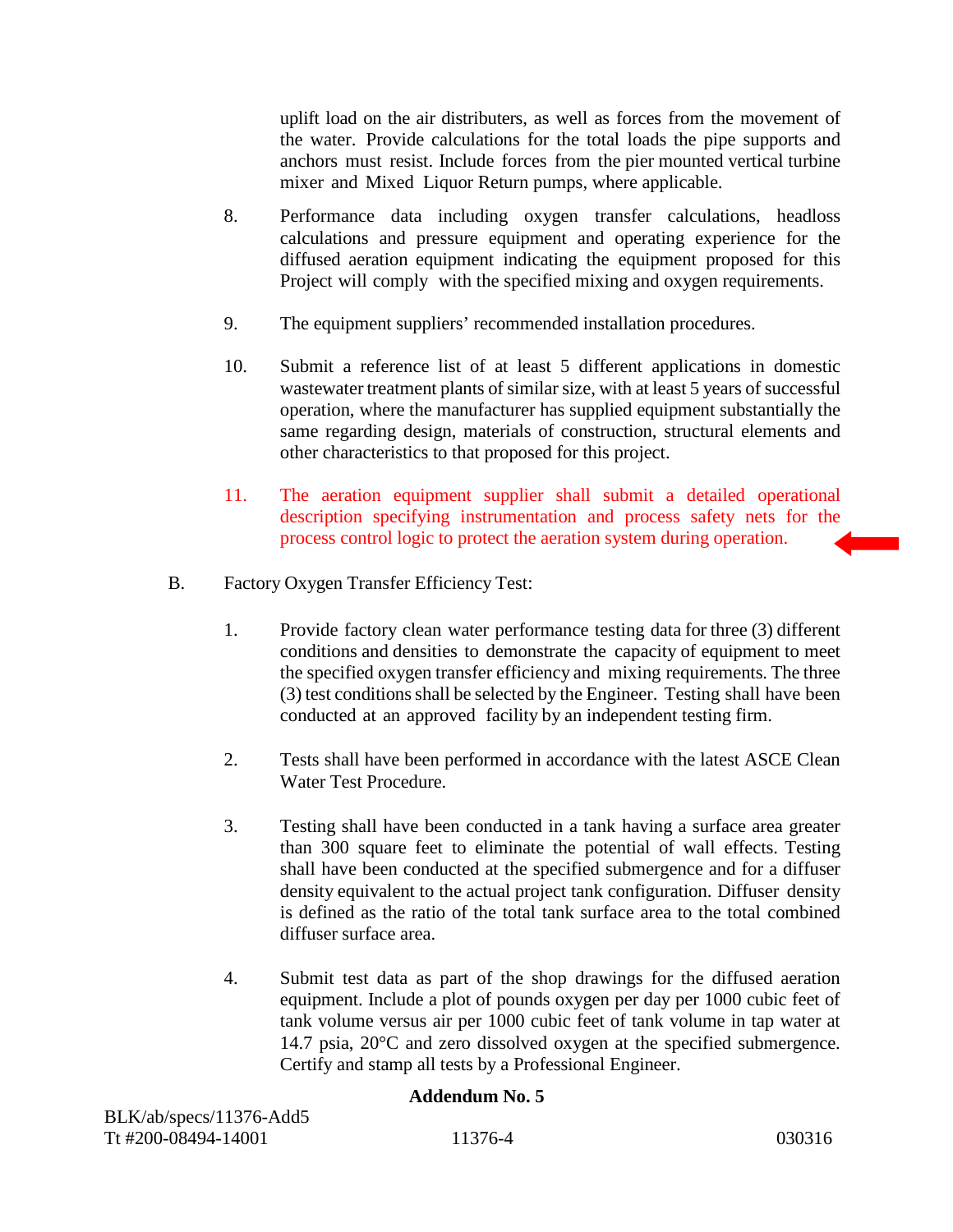# 1.04 PRODUCT DELIVERY, STORAGE AND HANDLING

- A. The aeration system shall be delivered to the site for installation assembled in as large of sections as is practical. The diffused aeration equipment shall be capable of being set in place and field erected by the Contractor with only minimal field assembly.
- B. All equipment and parts shall be properly protected so that no damage or deterioration will occur during a prolonged delay from the time of shipment until installation is completed and the units and equipment are ready for operation.
- C. The Contractor shall store and temporarily support equipment prior to installation in strict accordance with the manufacturer's recommendations and instructions. Protect all exposed surfaces. The Contractor shall keep records of the storage parameters and the dates that storage procedures were performed. The Contractor shall be responsible for work, equipment, and materials until inspected, tested and finally accepted.
- D. Protect the equipment from being contaminated by dust, dirt, vibration and moisture. The equipment storage area shall be well ventilated to prevent excessive heat buildup.
- E. Exposed openings for connection to piping shall be properly plugged or protected by wooden planks, strongly built and securely bolted to flanged surfaces.
- F. The Contractor shall handle all components during delivery, storage and installation in a manner to prevent damage of any nature in accordance with the manufacturer's approved written instructions and in accordance with instructions given on-site by the manufacturer's representative.
- G. Each box, crate or package shall be properly marked to show its net and tare weight in addition to its contents.

# 1.05 SPARE PARTS

- A. The following spare parts shall be furnished and shall be suitably marked and boxed (protected from UV light) for shipment and storage:
	- 1. Diffuser and Membrane Assemblies (ready for installation on air header) Quantity: 5 percent of total diffusers supplied
	- 2. It is understood that the diffusers offered by various manufacturers have slightly different configurations. The intent of this Specification is to ensure

| BLK/ab/specs/11376-Add5 |         |        |
|-------------------------|---------|--------|
| Tt #200-08494-14001     | 11376-5 | 030316 |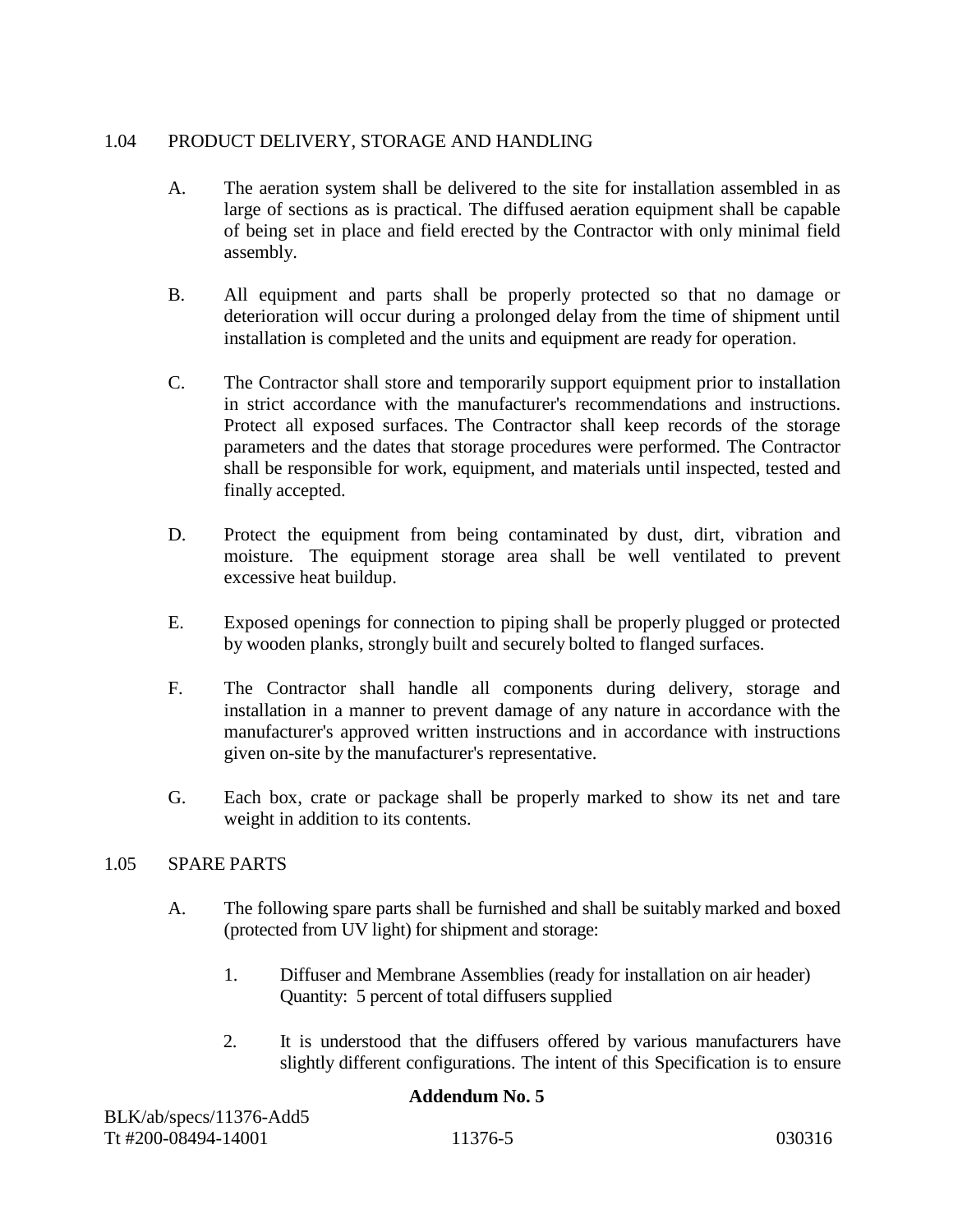that the plant operational staff can replace membranes in a timely manner, therefore, depending upon the design of the diffuser, spares may include only membranes if the design facilitates simple membrane replacement. Alternatively, the entire diffuser assembly may be necessary if the membrane is not replaceable using standard tools and techniques normally available at a municipal wastewater treatment plant.

#### 1.06 DEFINITIONS

- A. SCFM: Standard cubic feet per minute is understood to be air at 68 degrees F, 14.7 psia, and 36 percent relative humidity flowing at a rate of 1 cubic foot per minute.
- B. SOTE: Standard oxygen transfer efficiency is understood to be the fraction of oxygen transferred to tap water under standard conditions of 20 degrees C, 0.0 mg/l residual dissolved oxygen concentration, and a barometric pressure of 760 mm Hg (dry air).
- C. Sidewater Depth: Sidewater depth is understood to be the interior dimensions from the structure base to the water surface.

## PART 2 - PRODUCTS

## 2.01 PERFORMANCE REQUIREMENTS

- A. The test data submitted as part of the shop drawing shall indicate an SOTE of at least that required per Paragraph 2.01.D. at a sidewater depth of 17.00 feet over the range of air flows set forth in this Specification. The manufacturer of the aeration system shall design the aeration grids and place the diffusers to ensure that this transfer efficiency can be attained under the operating air flow ranges specified herein. Further, the system shall ensure adequate mixing within the basins to keep solids in suspension over the range of air flows specified.
- B. The diffused aeration system will be installed in a concrete basin with six (6) aeration zones. Dimensions of zones are given in the table below:

|                            | Zone $1^{(1)}$ | Zone $2^{(1)}$ |             | Zone $3 \mid$ Zone $4 \mid$ |             | Zone 5   Zone $6^{(1)}$ |
|----------------------------|----------------|----------------|-------------|-----------------------------|-------------|-------------------------|
| Zone Length (ft.)          | $52' - 7''$    | $52' - 2''$    | $52' - 2''$ | $52' - 2''$                 | $52' - 2''$ | $52' - 7''$             |
| Zone Width (ft.)           | $53' - 0$      | $53' - 0$      | $53' - 0$   | $53' - 0$                   | $53' - 0$   | $53' - 0$ "             |
| Zone Depth (ft.)           | $17' - 0''$    | $17' - 0''$    | $17' - 0''$ | $17' - 0''$                 | $17' - 0''$ | $17' - 0''$             |
| Drop Leg Diameter (inches) | 12             | 10             | 10          |                             |             |                         |

 $(1)$  A portion of the zone is unavailable for diffuser installation. Refer to Drawings for actual floor space available.

## **Addendum No. 5**

BLK/ab/specs/11376-Add5 Tt #200-08494-14001 11376-6 030316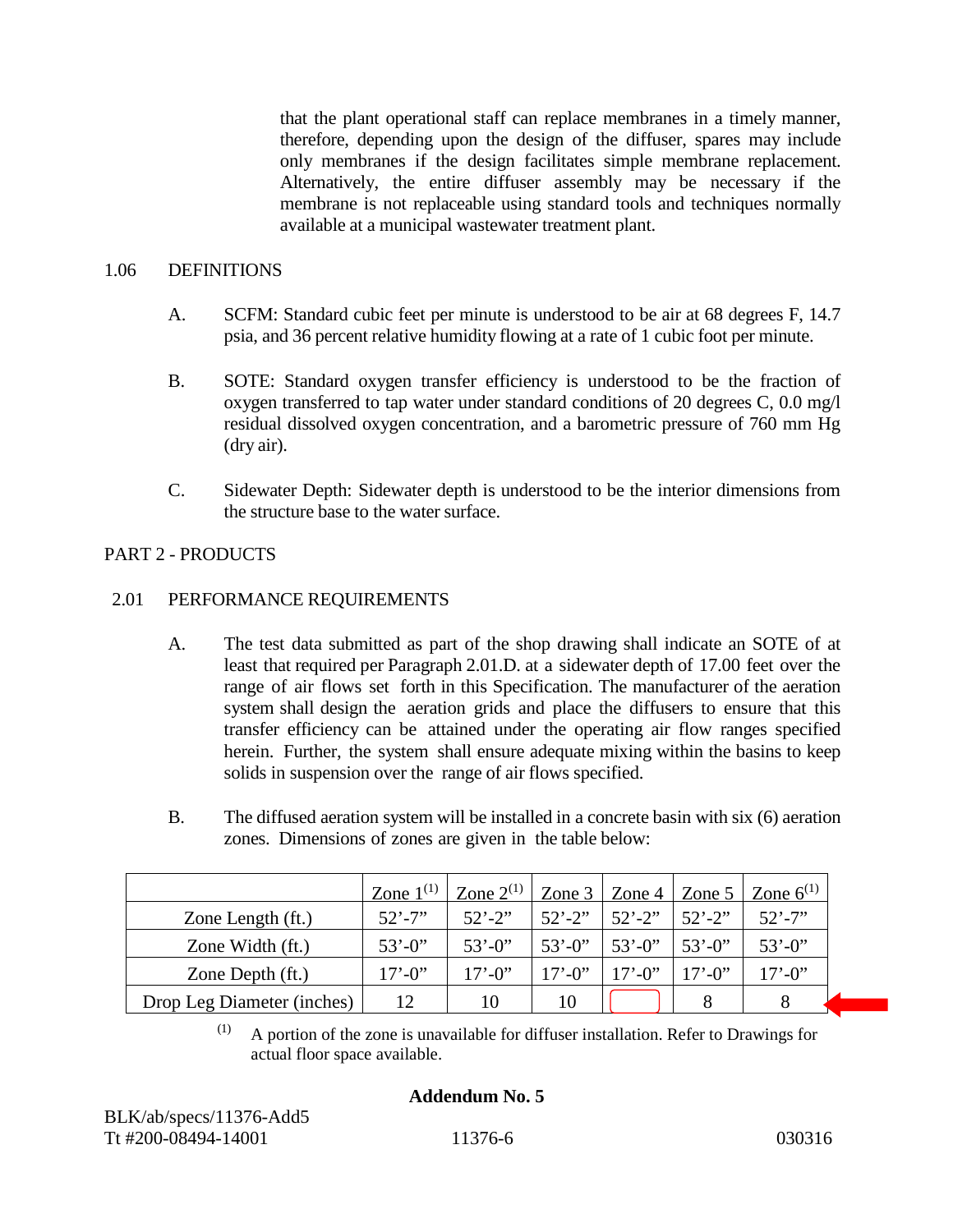C. Design aeration system to transfer the following minimum amount of oxygen per day at standard conditions at the specified submergence, air rate and pressure.

| Parameter                     | Units | Zone $1$ |       | Zone 2   Zone 3   Zone 4   Zone 5 |       |       | Zone 6 |
|-------------------------------|-------|----------|-------|-----------------------------------|-------|-------|--------|
| Max Pressure at Top of   PSIG |       | 8.30     | 8.24  | 8.05                              | 8.00  | 8.00  | 8.30   |
| Drop Leg                      |       |          |       |                                   |       |       |        |
| Minimum Diffuser              |       | 15.86    | 15.86 | 15.86                             | 15.86 | 15.86 | 15.86  |
| Submergence                   |       |          |       |                                   |       |       |        |

|                      | Oxygen Transfer and Performance Requirements – Maximum (All Zones Aerated) |          |        |        |        |          |             |         |
|----------------------|----------------------------------------------------------------------------|----------|--------|--------|--------|----------|-------------|---------|
| Parameter            | Units                                                                      | Zone $1$ | Zone 2 | Zone 3 | Zone 4 | Zone $5$ | Zone 6      | Total/  |
|                      |                                                                            |          |        |        |        |          |             | Overall |
| Oxygen               | $\%$                                                                       | 33.3     | 29.2   | 20.3   | 9.5    | 4.5      | 3.2         | 100     |
| Distribution         |                                                                            |          |        |        |        |          |             |         |
| Actual Oxygen        | Lbs                                                                        | 12,091   | 10,602 | 7,344  | 3,458  | 1,621    | 1,147       | 36,263  |
| <b>Transfer Rate</b> | 0 <sub>2</sub> /day                                                        |          |        |        |        |          |             |         |
| (AOR)                |                                                                            |          |        |        |        |          |             |         |
| Standard             | Lbs                                                                        | 28,702   | 25,168 | 17,434 | 8,209  | 3,848    | 2,723       | 86,083  |
| Oxygen               | 0 <sub>2</sub> /day                                                        |          |        |        |        |          |             |         |
| <b>Transfer Rate</b> |                                                                            |          |        |        |        |          |             |         |
| (SOR)                |                                                                            |          |        |        |        |          |             |         |
| Min Delivered        | $\frac{0}{0}$                                                              | 29.4     | 32.2   | 34.5   | 39.1   | 43.6     | 40.7        | 32.8    |
| <b>SOTE</b>          |                                                                            |          |        |        |        |          |             |         |
| Design Air           | <b>SCFM</b>                                                                | 3,895    | 3,118  | 2,017  | 838    | 352      | $337^{(1)}$ | 10,556  |
| Rate                 |                                                                            |          |        |        |        |          |             |         |

(1) Design air flow rate based on minimum air rate required for mixing  $(0.12 \text{ scfm/ft}^2)$  which exceeds that required for process.

| Oxygen Transfer and Performance Requirements – Maximum (Zones $1&2$ Anoxic) |                     |          |               |        |        |        |        |         |
|-----------------------------------------------------------------------------|---------------------|----------|---------------|--------|--------|--------|--------|---------|
| Parameter                                                                   | Units               | Zone $1$ | Zone $2 \mid$ | Zone 3 | Zone 4 | Zone 5 | Zone   | Total/  |
|                                                                             |                     |          |               |        |        |        | 6      | Overall |
| Oxygen                                                                      | $\%$                |          |               | 31.3   | 27.6   | 24.0   | 17.1   | 100     |
| Distribution                                                                |                     |          |               |        |        |        |        |         |
| Actual Oxygen                                                               | Lbs                 |          |               | 9,877  | 8,721  | 7,596  | 5,410  | 31,604  |
| <b>Transfer Rate</b>                                                        | 0 <sub>2</sub> /day |          |               |        |        |        |        |         |
| (AOR)                                                                       |                     |          |               |        |        |        |        |         |
| <b>Standard Oxygen</b>                                                      | Lbs                 |          |               | 23,447 | 20,703 | 18,032 | 12,843 | 75,024  |
| <b>Transfer Rate</b>                                                        | 0 <sub>2</sub> /day |          |               |        |        |        |        |         |
| (SOR)                                                                       |                     |          |               |        |        |        |        |         |
| Min Delivered                                                               | $\%$                |          |               | 32.7   | 33.4   | 34.3   | 32.7   | 33.3    |
| <b>SOTE</b>                                                                 |                     |          |               |        |        |        |        |         |
| Design Air Rate                                                             | <b>SCFM</b>         |          |               | 2,865  | 2,472  | 2,099  | 1,569  | 9,005   |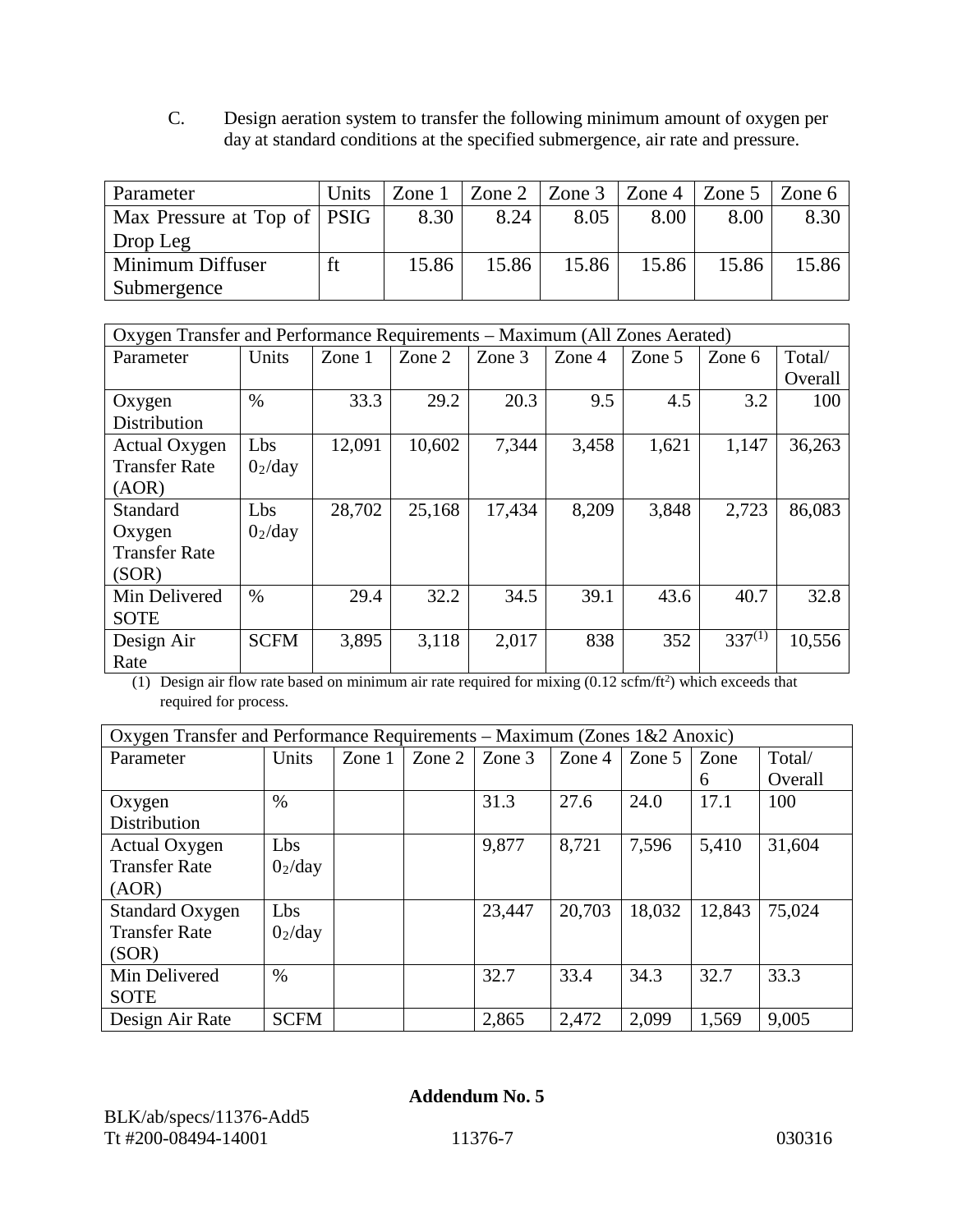| Oxygen Transfer and Performance Requirements – Average |                     |          |        |        |        |        |        |         |
|--------------------------------------------------------|---------------------|----------|--------|--------|--------|--------|--------|---------|
| Parameter                                              | Units               | Zone $1$ | Zone 2 | Zone 3 | Zone 4 | Zone 5 | Zone 6 | Total/  |
|                                                        |                     |          |        |        |        |        |        | Overall |
| Oxygen                                                 | $\%$                |          |        | 44.0   | 29.5   | 16.9   | 9.6    | 100     |
| Distribution                                           |                     |          |        |        |        |        |        |         |
| Actual                                                 | Lbs                 |          |        | 8,749  | 5,873  | 3,352  | 1,910  | 19,883  |
| Oxygen                                                 | 0 <sub>2</sub> /day |          |        |        |        |        |        |         |
| <b>Transfer Rate</b>                                   |                     |          |        |        |        |        |        |         |
| (AOR)                                                  |                     |          |        |        |        |        |        |         |
| Standard                                               | Lbs                 |          |        | 20,768 | 13,941 | 7,957  | 4,534  | 47,200  |
| Oxygen                                                 | 0 <sub>2</sub> /day |          |        |        |        |        |        |         |
| <b>Transfer Rate</b>                                   |                     |          |        |        |        |        |        |         |
| (SOR)                                                  |                     |          |        |        |        |        |        |         |
| Min                                                    | $\%$                |          |        | 33.4   | 35.9   | 39.3   | 39.1   | 35.5    |
| Delivered                                              |                     |          |        |        |        |        |        |         |
| <b>SOTE</b>                                            |                     |          |        |        |        |        |        |         |
| Design Air                                             | <b>SCFM</b>         |          |        | 2,481  | 1,551  | 808    | 463    | 5,302   |
| Rate                                                   |                     |          |        |        |        |        |        |         |

|                      | Oxygen Transfer and Performance Requirements - Minimum |          |        |        |        |             |             |         |
|----------------------|--------------------------------------------------------|----------|--------|--------|--------|-------------|-------------|---------|
| Parameter            | Units                                                  | Zone $1$ | Zone 2 | Zone 3 | Zone 4 | Zone 5      | Zone 6      | Total/  |
|                      |                                                        |          |        |        |        |             |             | Overall |
| Oxygen               | $\%$                                                   |          |        | 55.7   | 23.0   | 11.5        | 9.8         | 100     |
| Distribution         |                                                        |          |        |        |        |             |             |         |
| Actual               | Lbs                                                    |          |        | 6,702  | 2,773  | 1,381       | 1,185       | 12,041  |
| Oxygen               | 0 <sub>2</sub> /day                                    |          |        |        |        |             |             |         |
| <b>Transfer Rate</b> |                                                        |          |        |        |        |             |             |         |
| (AOR)                |                                                        |          |        |        |        |             |             |         |
| Standard             | Lbs                                                    |          |        | 15,909 | 6,584  | 3,279       | 2,813       | 29,638  |
| Oxygen               | 0 <sub>2</sub> /day                                    |          |        |        |        |             |             |         |
| <b>Transfer Rate</b> |                                                        |          |        |        |        |             |             |         |
| (SOR)                |                                                        |          |        |        |        |             |             |         |
| Min                  | $\%$                                                   |          |        | 35.1   | 40.5   | 43.9        | 40.7        | 37.7    |
| Delivered            |                                                        |          |        |        |        |             |             |         |
| <b>SOTE</b>          |                                                        |          |        |        |        |             |             |         |
| Design Air           | <b>SCFM</b>                                            |          |        | 1,811  | 650    | $337^{(1)}$ | $337^{(1)}$ | 3,135   |
| Rate                 |                                                        |          |        |        |        |             |             |         |

(1) Design air flow rate based on minimum air rate required for mixing  $(0.12 \text{ scfm/ft}^2)$  which exceeds that required for process.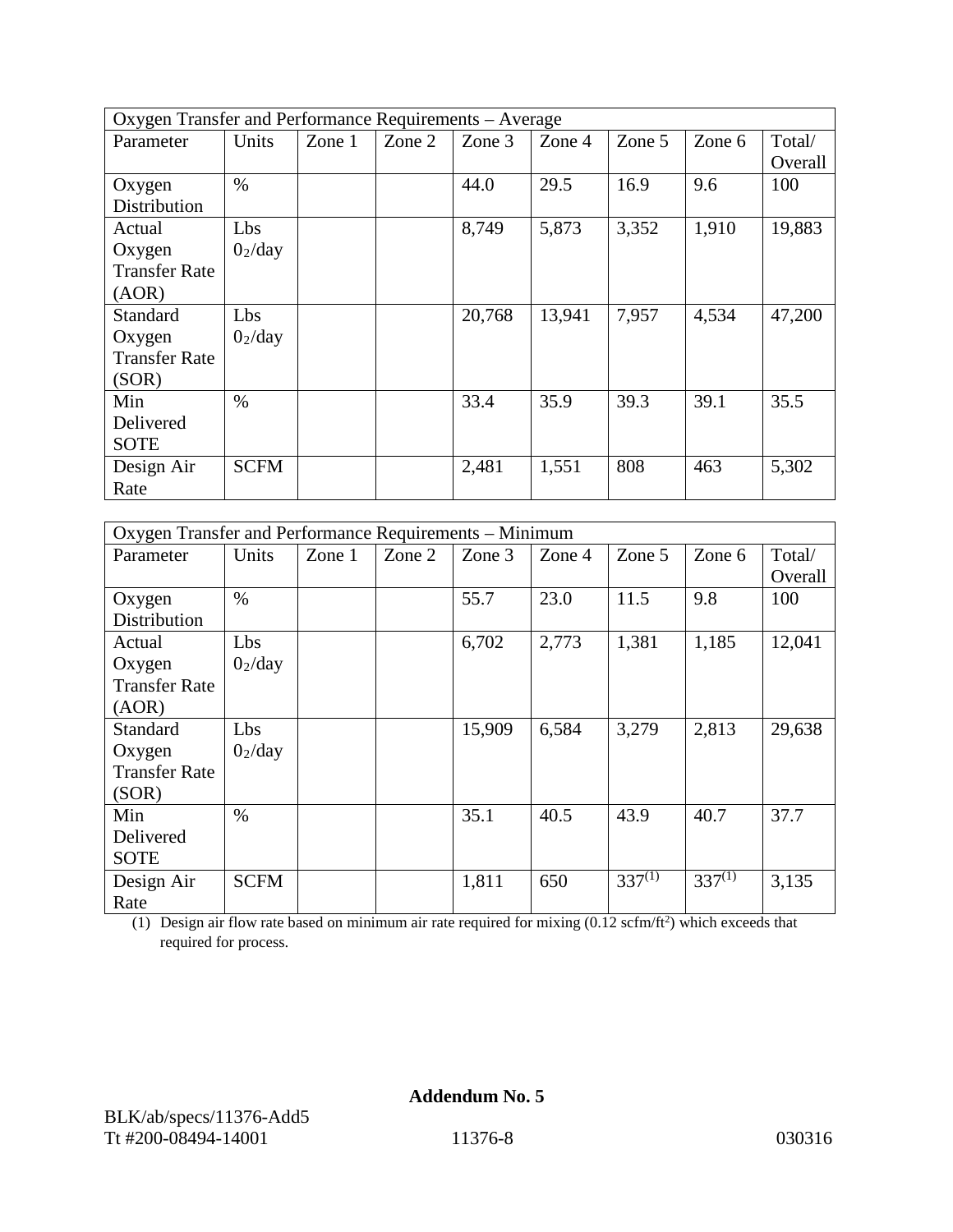## 2.02 EQUIPMENT DESCRIPTION

## A. General:

- 1. The diffuser equipment system shall be of the fixed header, fine bubble, membrane strip type. The system shall be suitable for installation in the structures shown on the Drawings.
- 2. The process train will include multiple aeration zones and each zone will receive air via a single drop pipe. The number of aeration grids per zone are listed in paragraph 2.01. The locations and sizes of the drop pipes to each diffuser zone is provided in paragraph 2.01. The equipment for each grid shall include, but not be limited to, a vertical section of drop pipe, a flexible connection to the drop pipe, an air manifold, air headers, diffusers, supports, expansion joints, air manifold and header joints, gaskets, bolts, nuts, and washers.
- 3. The design, fabrication, and installation of the diffuser equipment shall be such that, upon completion of installation, all diffusers are leveled to within  $+1/4$  inch of a common horizontal plane.
- 4. The fine bubble membrane strip diffuser equipment shall be designed for easy installation and shall include provisions for level adjustment, rotational adjustment, and thermal expansion.
- 5. The entire system shall be designed to allow for expansion and contraction over a temperature range of 60 to 104 degrees F when installed.
- 6. The system shall be designed to withstand the design air pressures plus a minimum 1.5 psig surge factor.
- 7. All pipe supports and assemblies shall be shop fabricated from Type 304L stainless steel with a 2D finish conforming to AISI 304L and ASTM A240- 78a.
- B. Drop Pipe, Air Manifold, and Headers:
	- 1. Drop pipes shall be a minimum of Schedule 10 or 12 gauge Type 304L stainless steel pipe meeting the requirement of Section 15066. The pipes shall extend from approximately 8 feet below the top of the process tank to approximately 3 feet above the air grid manifold. A Van Stone style flanged connection with a 150 pound bolt pattern shall be provided at the top of the pipe and a Type 304L stainless steel band clamp coupling with gasket shall be provided for connection to the manifold.

| BLK/ab/specs/11376-Add5 |         |        |
|-------------------------|---------|--------|
| Tt #200-08494-14001     | 11376-9 | 030316 |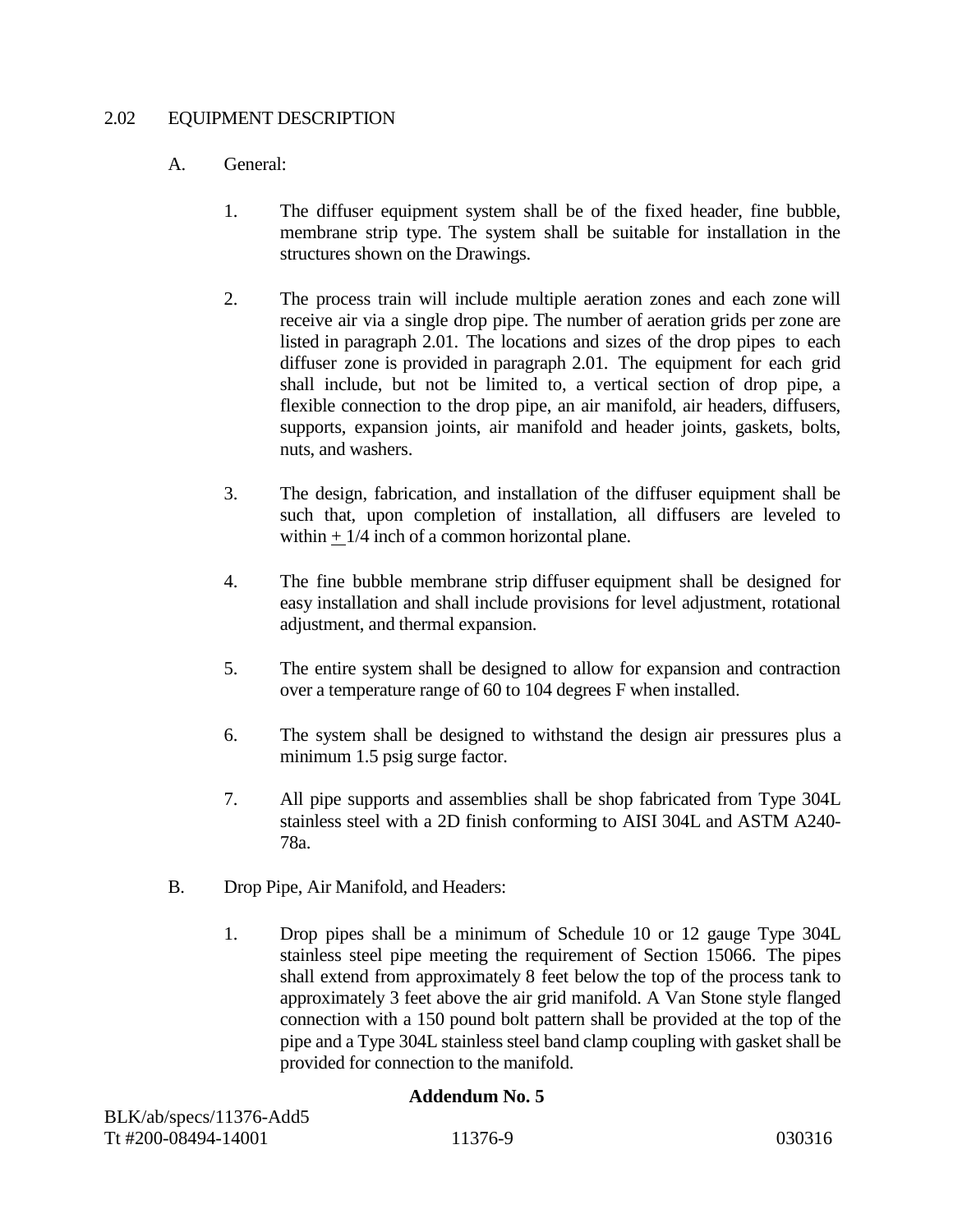- 2. Stainless Steel Pipe, Fittings and Supports
	- a. Fabricate all welded parts and assemblies from sheets and plates of 304L stainless steel with a 2D finish conforming to ASTM A240, 554, 784, 778.
	- b. Fabricate non-welded parts and flanges from sheets, plates or bars of 304 stainless steel conforming to ASTM A240 or ASTM A276.
	- c. Welds & Welding Procedure
		- (1) Weld in the factory with ER 304L filler wire using MIG, TIG or plasma-arc inert gas welding processes. Provide a cross section equal to or greater than the parent metal.
		- (2) Provide full penetration butt welds to the interior surface with gas shielding of interior and exterior of joint.
		- (3) Continuously weld both sides of face rings and flanges to eliminate potential for crevice corrosion.
	- d. Corrosion Protection and Finish

Clean all welded stainless steel surfaces and welds after fabrication by using the following procedure:

- (1) Pre-clean all outside weld areas to remove weld splatter with stainless steel brushes and/or de-burring and finish grinding wheels.
- (2) Finish clean all interior and exterior welds and piping by full immersion pickling and rinse with water to remove all carbon deposits and contaminants to regenerate a uniform corrosion resistant chromium oxide film per ASTM A380 Section 6.2.11, Table A2.1 Annex A2 and Section 8.3.
- (3) Corrosion protection techniques not utilizing full immersion methods are unacceptable and will be cause for rejection of the equipment.
- 3. Manifolds: Provide a PVC manifold for connection to the air distribution headers: Alternative 1.
	- a. Fabricate manifolds with a maximum length of 30 feet.

BLK/ab/specs/11376-Add5 Tt #200-08494-14001 11376-10 030316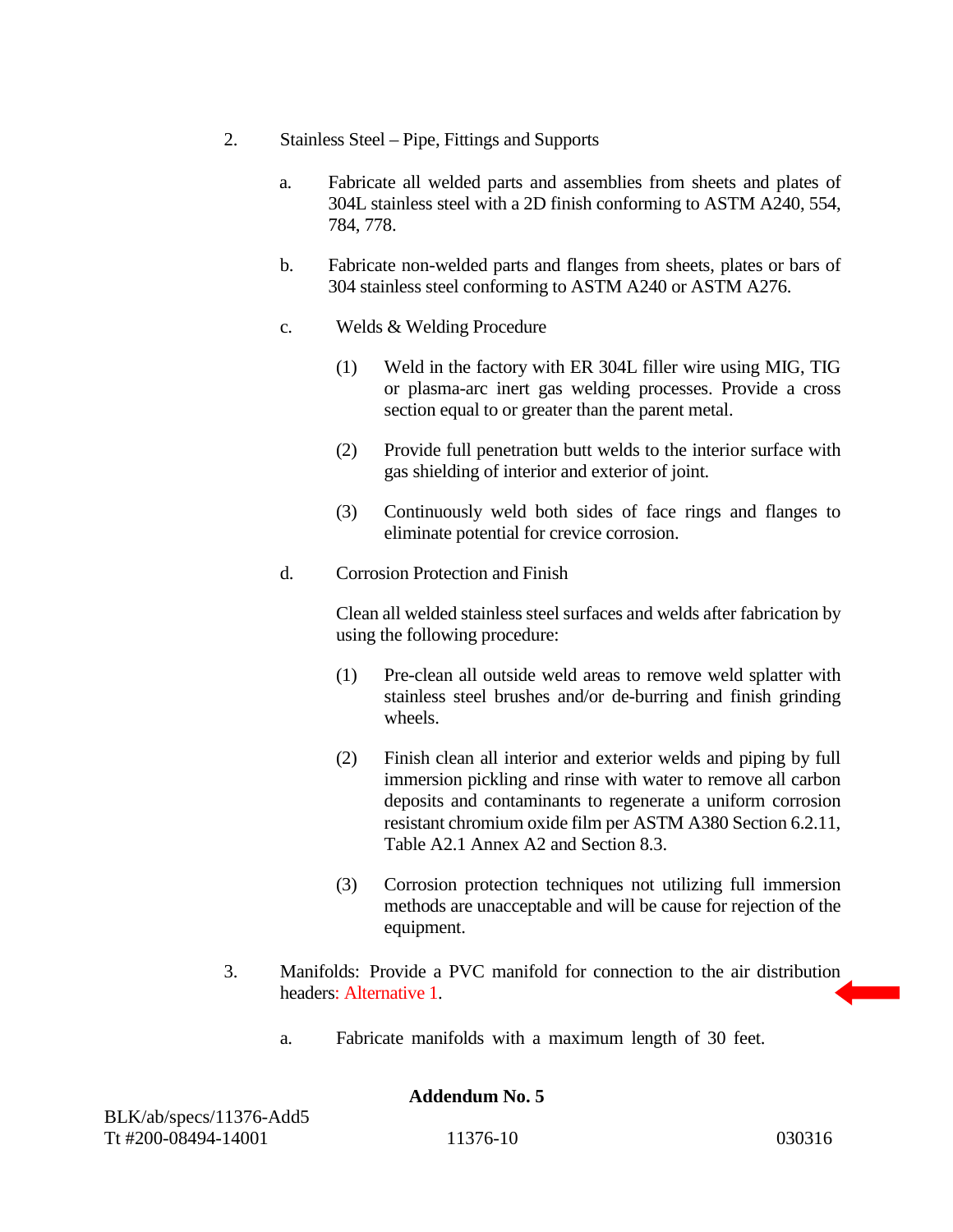- b. Provide threaded union or flanged joints to connect manifold sections and to connect to the air distribution headers to prevent rotation and separation.
	- (1) Design threaded union joints with spigot section connected to one end of the distribution header, a threaded socket section connected to the mating distribution header, an o-ring gasket and a threaded screw on retainer ring. Solvent welding shall be done in the factory.
	- (2) Fixed joints shall be designed to resist 80 ft-lb torque without joint movement or failure.
	- (3) All fixed joints shall have interlocking splines and grooves to prevent rotation of the air distributors. All rotational forces shall be transferred through the interlocking splines. Joints that require the o-ring to transfer rotational forces between the splines are not acceptable. If positive locking fixed joints are not used, all distributor connections shall be 125 lb flanges.
	- (4) Design flanged joints with a 125 lb drilling angle face ring, follower flange and stainless steel hardware.
- c. Fabricate 6-inch diameter manifolds and larger of Schedule 40 PVC conforming to ASTM D1784, D1785 and D2466.
- d. Design piping, pipe joints and supports to resist expansion/contraction thrust forces of the air distribution headers over a temperature range of 125ºF.
- e. PVC components shall be produced from a PVC compound with a minimum tensile strength of 7,000 psi.
- f. Design manifolds to withstand 125° F mean wall temperature.
- g. PVC components shall have a titanium dioxide resin content of at least 1.5 percent to minimize ultraviolet light degradation.
- h. Factory solvent weld all PVC joints and diffuser holders. Field solvent welding shall not be permitted.
- 4. Distribution Pipe (and Diffuser Holders): Alternative 1
	- a. Produce all pipe and fittings from PVC compound with a minimum tensile strength of 7000 psi.

| BLK/ab/specs/11376-Add5 |          |        |
|-------------------------|----------|--------|
| Tt #200-08494-14001     | 11376-11 | 030316 |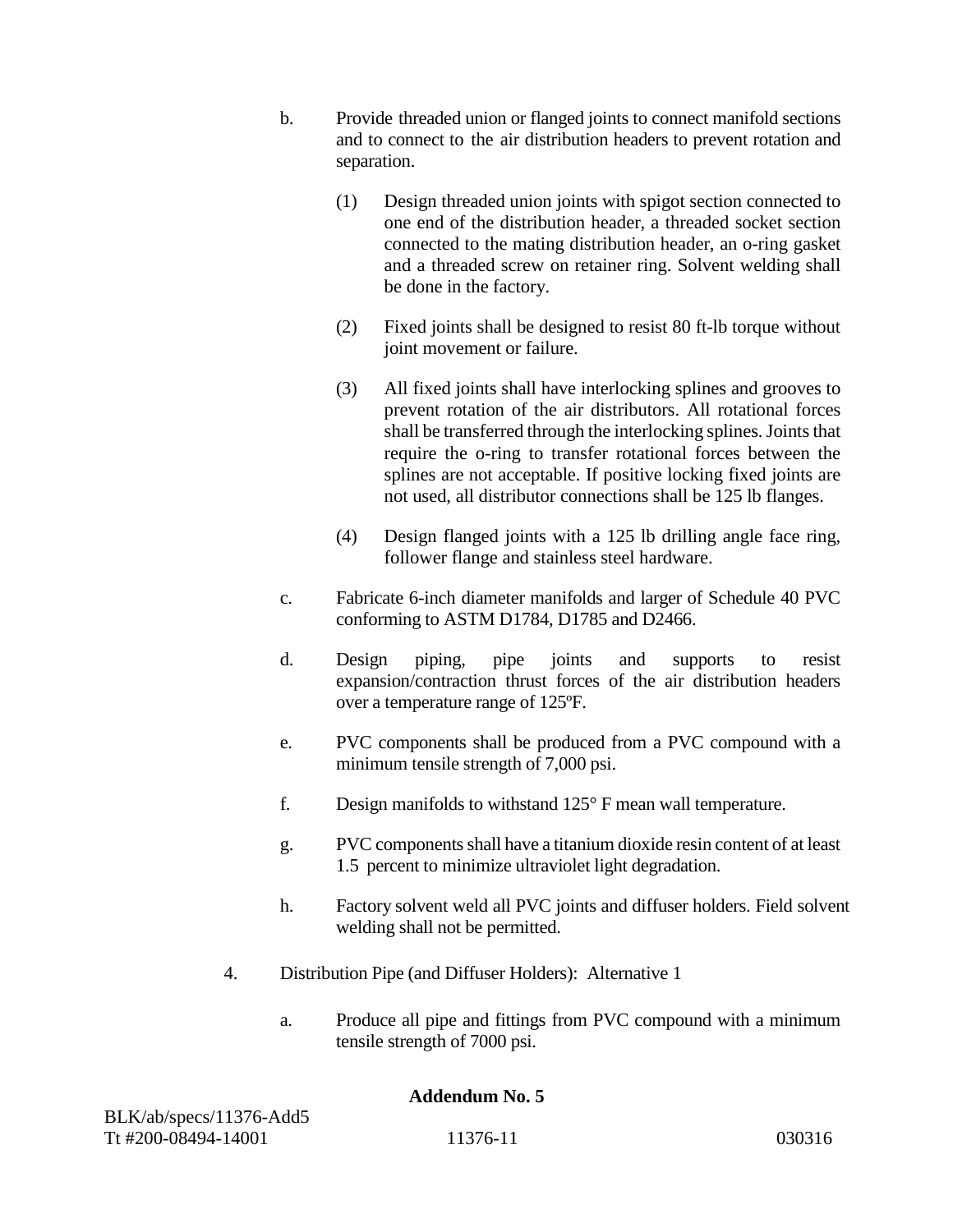- b. Fabricate air distribution headers with a maximum length of 24 feet. Provide diffuser holders factory solvent welded to the crown of the pipe for positive air seal and strength.
- c. Fabricate minimum 4-inch diameter air distribution headers of SDR 35 conforming to ASTM D3915, D3034, or Schedule 40 conforming to ASTM D1784, 1785 and 2466.
- d. Connect air distribution header sections with threaded union or flanged joints to prevent rotation and separation.
- e. Fabricate joints with mating halves which are factory solvent welded to the ends of the air distribution header. Field solvent welding shall not be acceptable.
- f. Provide threaded union joints with spigot and socket ends joined with a threaded ring and sealed with an O-ring gasket.
- g. Flanged joints shall include an angle face ring, follower flange with 150 lb. drilling and stainless steel hardware.
- h. Air distribution headers and diffuser holders shall resist a dead load of 200 lbs. applied vertically to the outer edge of the diffuser holder.
- i. Provide threaded removable end caps complete with gasket, threaded coupling and end plate at the end of each air distributer.
- j. All fixed and expansion joint o-ring gaskets shall be of natural rubber/SBR with a Shore A durometer of 45±5.
- 5. Distribution Pipe and Manifolds (and Fittings): Alternative 2
	- a. PVC air header piping and fittings 6 inches and larger shall be Schedule 40, conforming to ASTM D 1784, 1785, and 2466.
	- b. Pipe and Fittings Extruded from Type 1, Grade 1, Class 12454-B material in accordance with ASTM D 1784.
	- c. Solvent Cement: In accordance with ASTM D 2564.
	- d. Polyethylene (PE) piping shall be 1-inch in diameter and meet the requirements of ASTM D 1248, Type III, Class C, Category 5 Grade P34, or ISO S8, 3/SDR 17.6.
	- e. All polyethylene shall be provided in continuous lengths. No field welding shall be required.

| BLK/ab/specs/11376-Add5 |          |        |
|-------------------------|----------|--------|
| Tt #200-08494-14001     | 11376-12 | 030316 |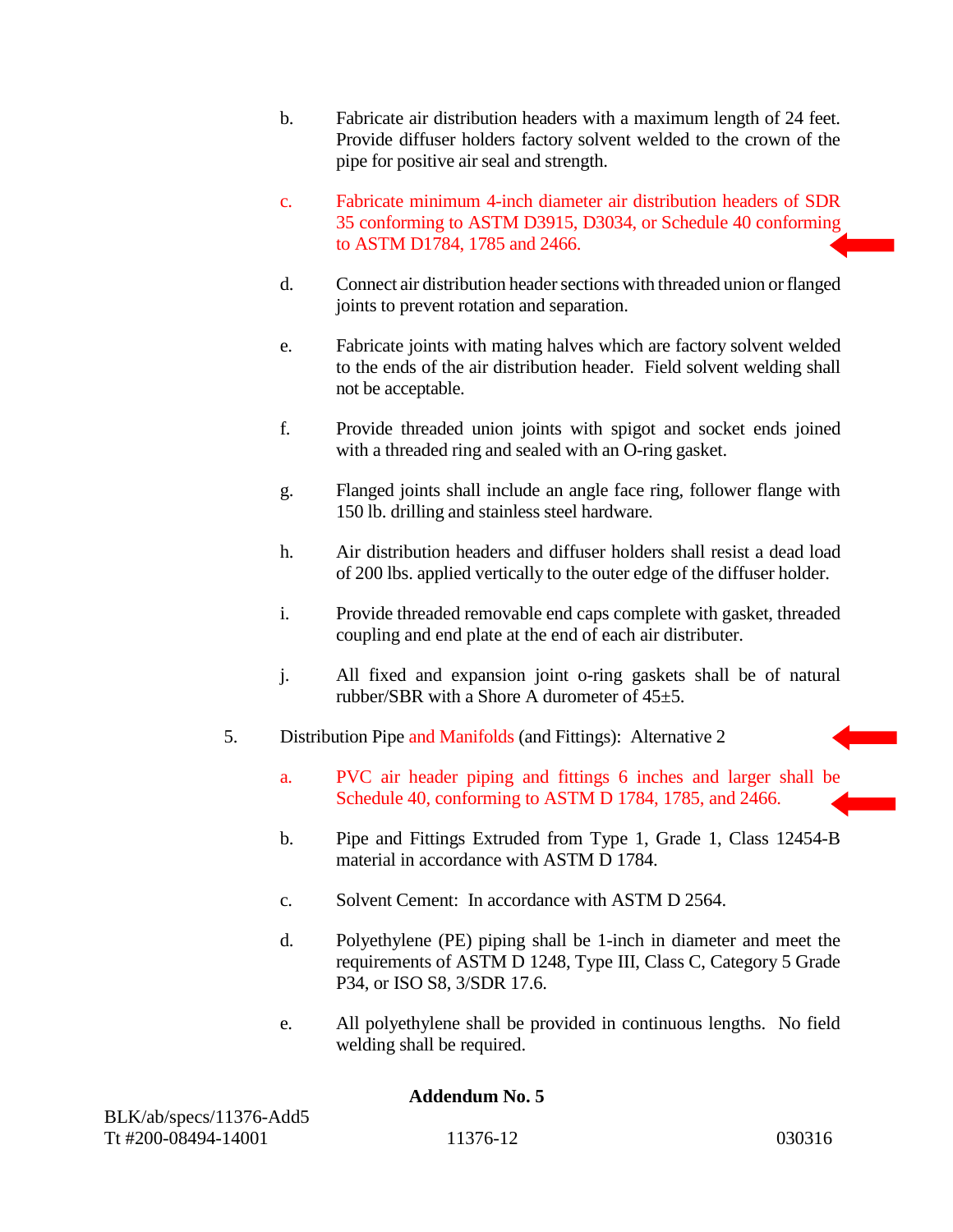- f. Provide compression fittings to connect PE piping to diffuser and air header piping.
- g. All feed assemblies shall be fabricated for field installation using standard components and couplings.
- h. Feed lines shall be easily connected and disconnected to allow purging of debris after installation but before operation. Each distribution pipe shall be supplied with a removable end cap or plug to allow purging of the air lines.
- i. Couplings between segments of the PVC distribution pipe shall be from 304 stainless steel.
- 6. Pipe Supports: Provide each section of manifold and air distribution header (where applicable) with a minimum of two (2) supports. Additional requirements are set forth below:
	- a. General:
		- (1) Support spacing to be limited to a maximum of 8 feet.
		- (2) Design all supports to allow for thermal expansion and contraction forces over a temperature range of 125°F and to minimize stress build up in the piping system.
		- (3) Design supports to be adjustable without removing the air distribution header from the support.
		- (4) Design supports to allow for complete removal from the tank, less the anchor bolt, to facilitate installation of additional headers and in-tank maintenance. Support structures which consist of rods epoxied directly into the tank floor are not acceptable.
		- (5) All hardware for supports shall be Type 316 stainless steel.
	- b. Manifold Supports 6-inch Diameter and Larger:
		- (1) Supports shall include hold down guide straps, support structure and anchor bolts.
		- (2) Guide straps shall have a 2-inch minimum width to eliminate point load on manifold and minimize binding.
		- (3) Design supports for a total of  $\pm 2$ -inch vertical adjustment for leveling of manifold within 1/4 inch of a common plane. **Addendum No. 5**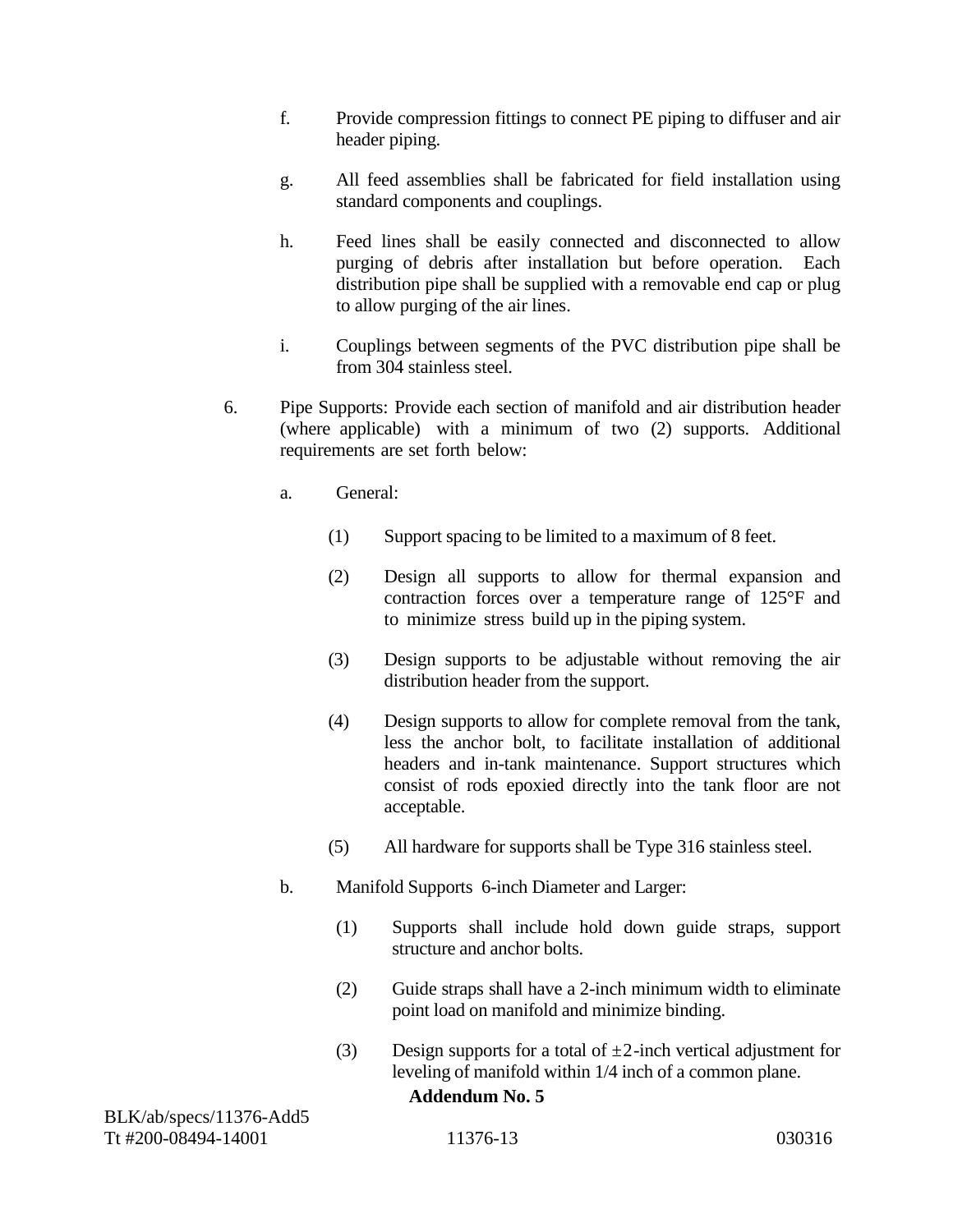- (4) Attach supports to tank floor with two (2) Type 316 stainless steel anchor bolts.
- c. Diffuser and Manifold Supports 4-inch Diameter:
	- (1) Provide guide and fixed type supports to allow expansion/contraction.
	- (2) Supports shall include hold down straps, support structure, and single anchor bolt.
	- (3) Design supports for a total of 1-1/2-inch vertical adjustment for leveling air distribution headers within  $\frac{1}{4}$  inch of a common plane.
	- (4) Guide straps shall have 1-1/2-inch wide top and bottom contoured bearing surfaces with chamfered edges to minimize binding and resistance to movement of air distributor under full buoyant uplift load.
	- (5) Design strap to be self-limiting and so that it cannot be overtightened.
	- (6) Fixed straps to have 1-1/2 inch wide top and bottom contoured bearing surface with punched burrs to positively grip the air distributor when tightened.
- d. When diffused aeration equipment is installed in swing zones with mixers, additional supports shall be provided in the areas near the mixers to address the turbulence caused by the mixers. The number of supports shall be determined by the manufacturer of the diffused aeration system. Coordinate with mixer supplier to determine forces from the mixers.
- e. When diffused aeration equipment is installed in areas near the Internal Recycle pumps, additional supports shall be provided to account for the forces created by the pumps. The number of supports shall be determined by the manufacturer of the diffused aeration system.
- 7. Membrane Diffuser
	- a. Incorporate an integral check valve or check valve perforation techniques into the membrane diffuser such that when air is shut off the pores close.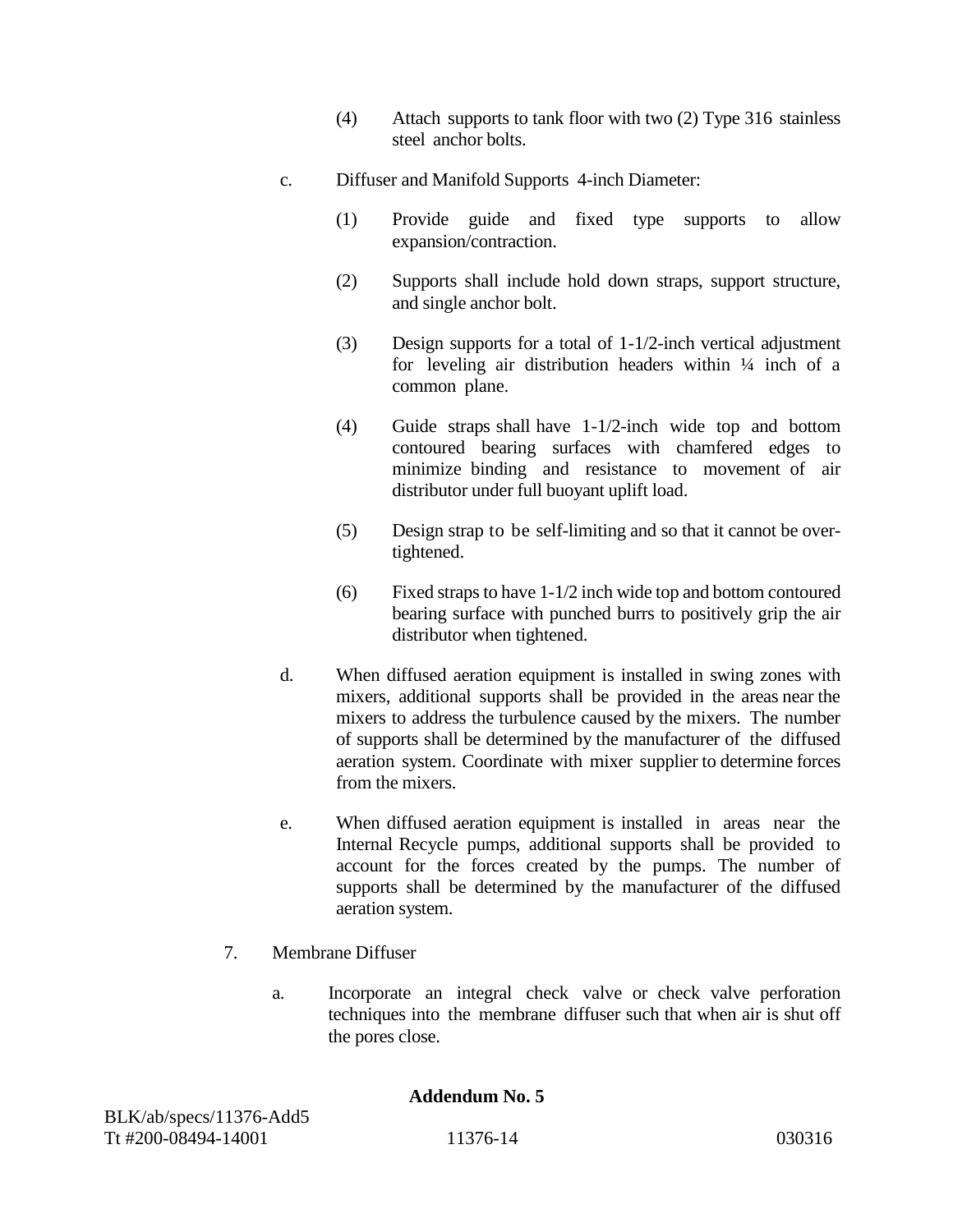- b. Design and test diffusers for a dynamic wet pressure (DWP) of 12 inches  $\pm$  20% water column  $\omega$  1.0 SCFM/diffuser and 2 inches submergence.
- c. Visual Uniformity: Observe diffusers for uniform air distribution across the active surface of the diffuser at 0.5 SCFM/diffuser and 2 inches submergence. Active surface is defined as the perforated horizontal projected area of the diffuser.
- d. Quality Control: Test diffuser using primary sampling criteria outlined in Military Standard 105E.
- e. Manufacture diffuser membrane from sheets of polyurethane or homogenous thermoplastic material from the polyurethane family.
- f. The membrane material shall have an additive for resistance to ultraviolet light.
- g. Produce seemless diffusers free of tears, voids, bubbles, creases, or other structural defects.
- h. The surface of the membrane shall be smooth to prevent biological growth from attaching.
- i. Diffuser material shall provide minimum 5 year life in the wastewater environment. All diffusers shall be tested in the factory for uniformity, bubble distribution and leaks. All individual membranes shall be tested for pressure drop and given a unique serial number. All test results associated with the membrane serial number shall be maintained at the manufacturer's facility for a period of 5 years.
- j. Furnish diffuser material to meet the following:

| <b>Test</b>                         | <b>ASTM Test Method</b> | Value         |
|-------------------------------------|-------------------------|---------------|
| <b>Specific Gravity</b>             | D-792                   | $1.13 + -0.5$ |
| Durometer (Shore A)                 | D-2240                  | $90 + -5$     |
| <b>Ultimate Tensile</b><br>Strength | D-882                   | 9700 PSI Min  |
| <b>Ultimate Elongation</b>          | D-882                   | 550% Min      |
| 100% Modulus                        | D-882                   | 1200 PSI Min  |
| 300% Modulus                        | D-882                   | 3200 PSI Min  |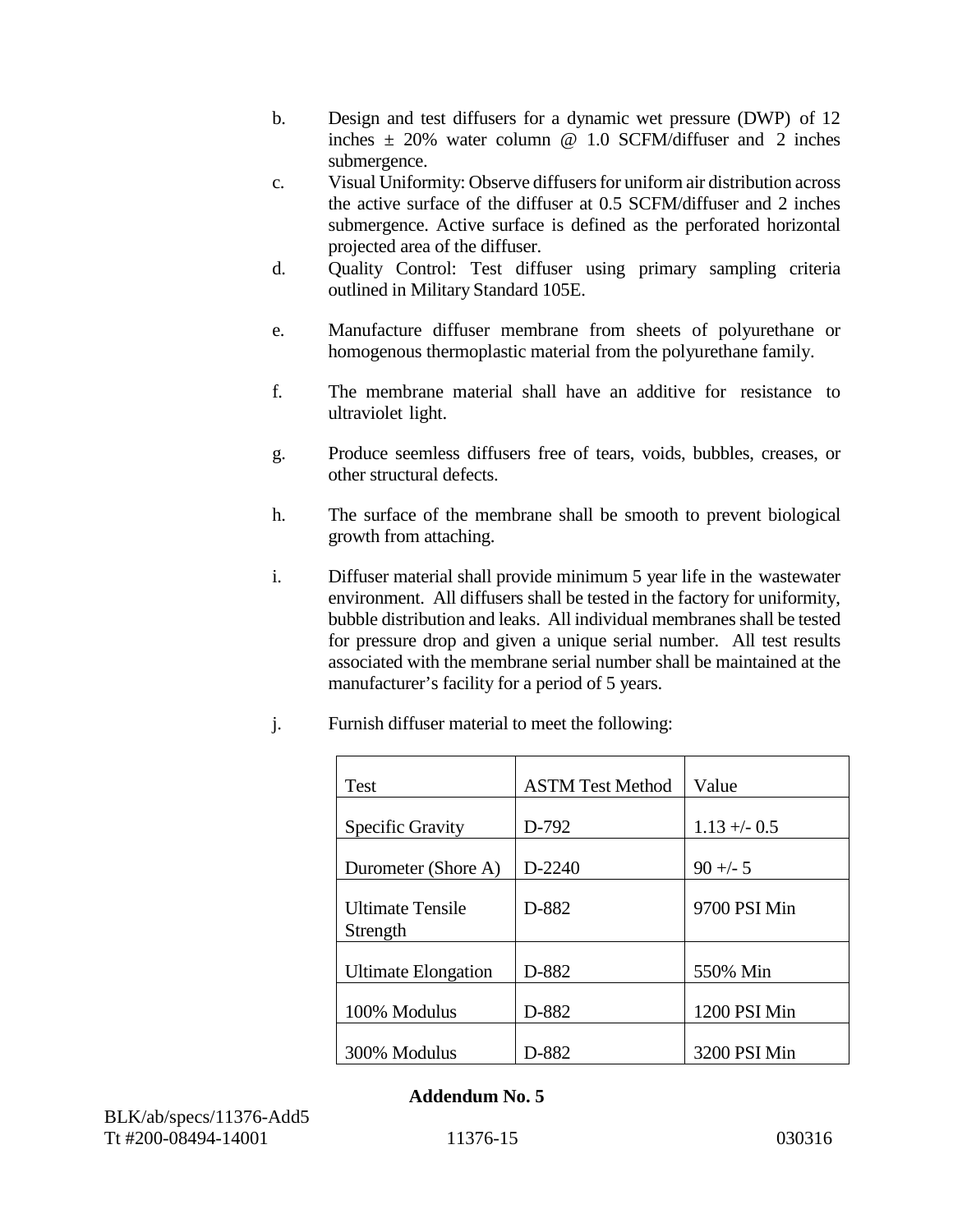| Min. Softening Point<br>(TMA Onset)    | ES2347-04 | 151 C/304 F     |
|----------------------------------------|-----------|-----------------|
| Max. Softening Point<br>(TMA Endpoint) | ES2347-04 | 171 C/341 F     |
| <b>Tear Resistance</b><br>(MD/CD Ave.) | D-1004    | $500$ pli       |
| Thickness                              |           | $0.023" + -5\%$ |

## k. Diffuser Body: Alternative 1

- (1) Provide a 4-inch diameter diffuser body with wing assembly to support the polyurethane membrane.
- (2) Extrude PVC diffuser body with integral diffuser support wing on the crown of the pipe to support and restrain the membrane.
- (3) Diffuser body shall have a minimum 0.125" wall thickness.
- (4) Longitudinal wing edges shall have a groove designed to seat a silicone o-ring cord to restrain membrane down the length of the diffuser.
- (5) Diffuser support wings shall have end seal assemblies consisting of an EPDM gasket, PVC support holder, and stainless steel strap with locking unit.
- (6) Perforations shall be needle-punched. A 3/8-inch wide strip down the longitudinal center of each membrane shall remain unperforated in order to seal over the air flow control orifices in the diffuser support wing.
- (7) Design diffuser as one piece extruded part with a minimum thickness of 0.023-inch.
- l. Diffuser Body: Alternative 2
	- (1) The frame shall provide structural support for the diffuser membrane and be structurally self-sufficient. In addition to securing the entire perimeter of the membrane with an airtight sealing mechanism, the frame shall provide the necessary mechanism for even distribution of air. No fasteners shall be allowed to penetrate the membrane.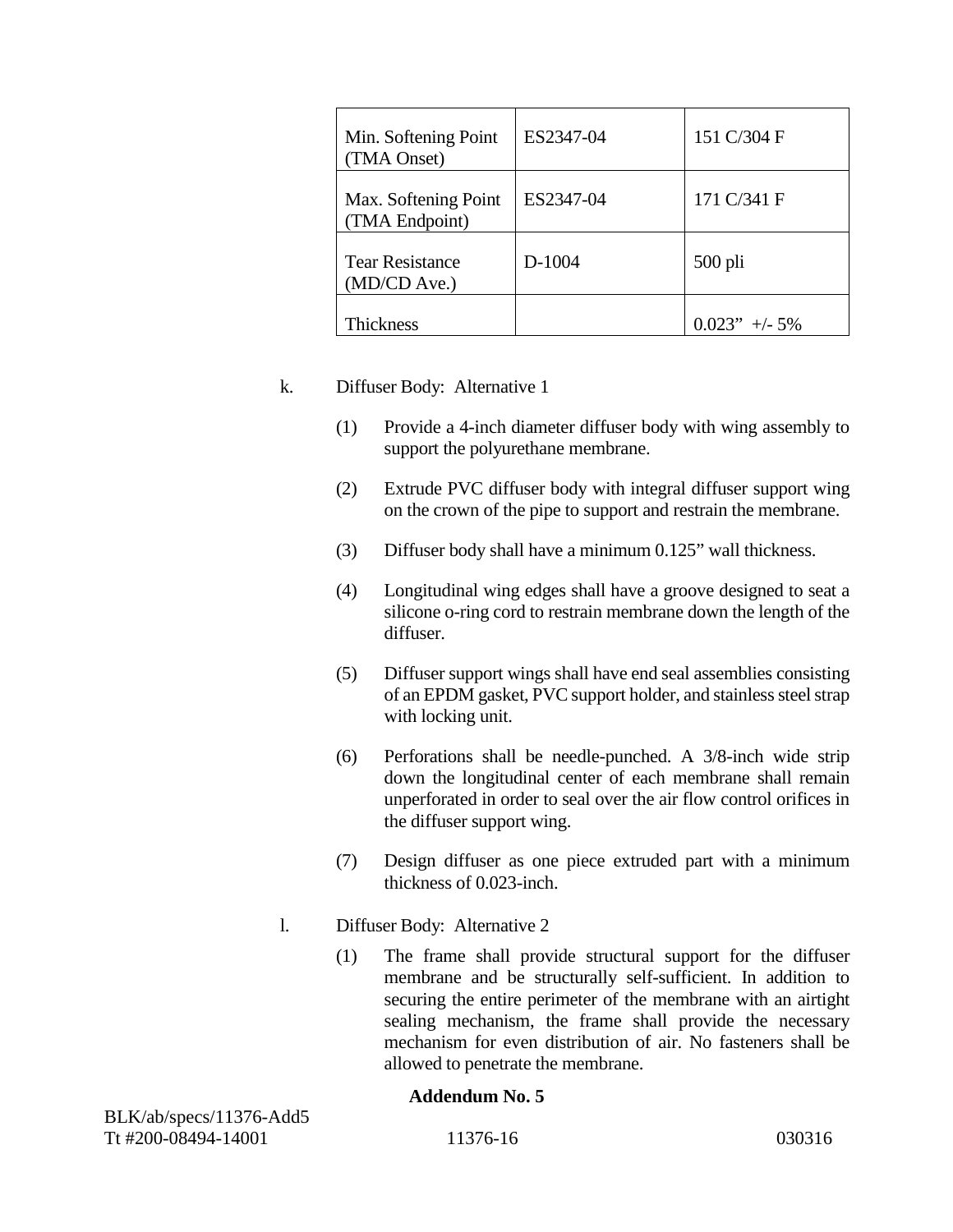- (2) The base profile shall be made from PVC. The membrane shall be fastened to the base profile using polyamide tubing.
- (3) Air shall be supplied to the strip diffuser through a fitting in the end of the diffuser. The air feed fitting shall be made from PVC and shall be bonded to the base profile.
- (4) The diffuser shall be anchored by preformed elements (304 SS or PP) and secured by stainless steel bolts, nuts and anchors.
- (5) The outside dimensions of the strip diffuser shall be approximately 7 inches wide and 98 or 157 inches long.
- 8. Anchor Bolts
	- a. Design a mechanical or adhesive anchor bolt system for embedment in 4,000 psi concrete with a pullout safety factor of 4.0.
	- b. Provide a mechanical stainless steel expansion type anchor bolt system.
	- c. Provide a chemical bond adhesive stainless steel anchor bolt system with stainless steel threaded stud bolt.
	- d. All anchor bolts shall be Type 316 stainless steel.
- 9. Liquid Purge System: Systems where the diffusers are mounted higher than the piping system shall be provided with a liquid purge system. Provide a liquid purge system for each aeration grid to substantially drain the submerged aeration piping system including air lift purge eductor line and control valve.

# PART 3 - EXECUTION

# 3.01 INSTALLATION

- A. All materials and equipment shall be stored, handled and installed in such a manner as not to degrade quality, serviceability or appearance. The equipment shall be stored in a clean, dry location free from construction dust, precipitation and excess moisture as well as extreme temperatures. Diffusers shall be stored to avoid exposure to direct sunlight and heat (not to exceed 104°F).
- B. Continuously weld both sides of face rings and flanges. All metal welding on the aeration equipment shall be completed by welders certified by AWS. All stainless steel welding shall be by the shielded arc, inert gas, MIG, or TIG method. Filler wire shall be added to all welds to provide a cross section of weld metal equal to, or greater than, the parent metal. Butt welds shall have full penetration to the interior surface, and gas shielding shall be provided to the interior and exterior of the joint.

| BLK/ab/specs/11376-Add5 |          |        |
|-------------------------|----------|--------|
| Tt #200-08494-14001     | 11376-17 | 030316 |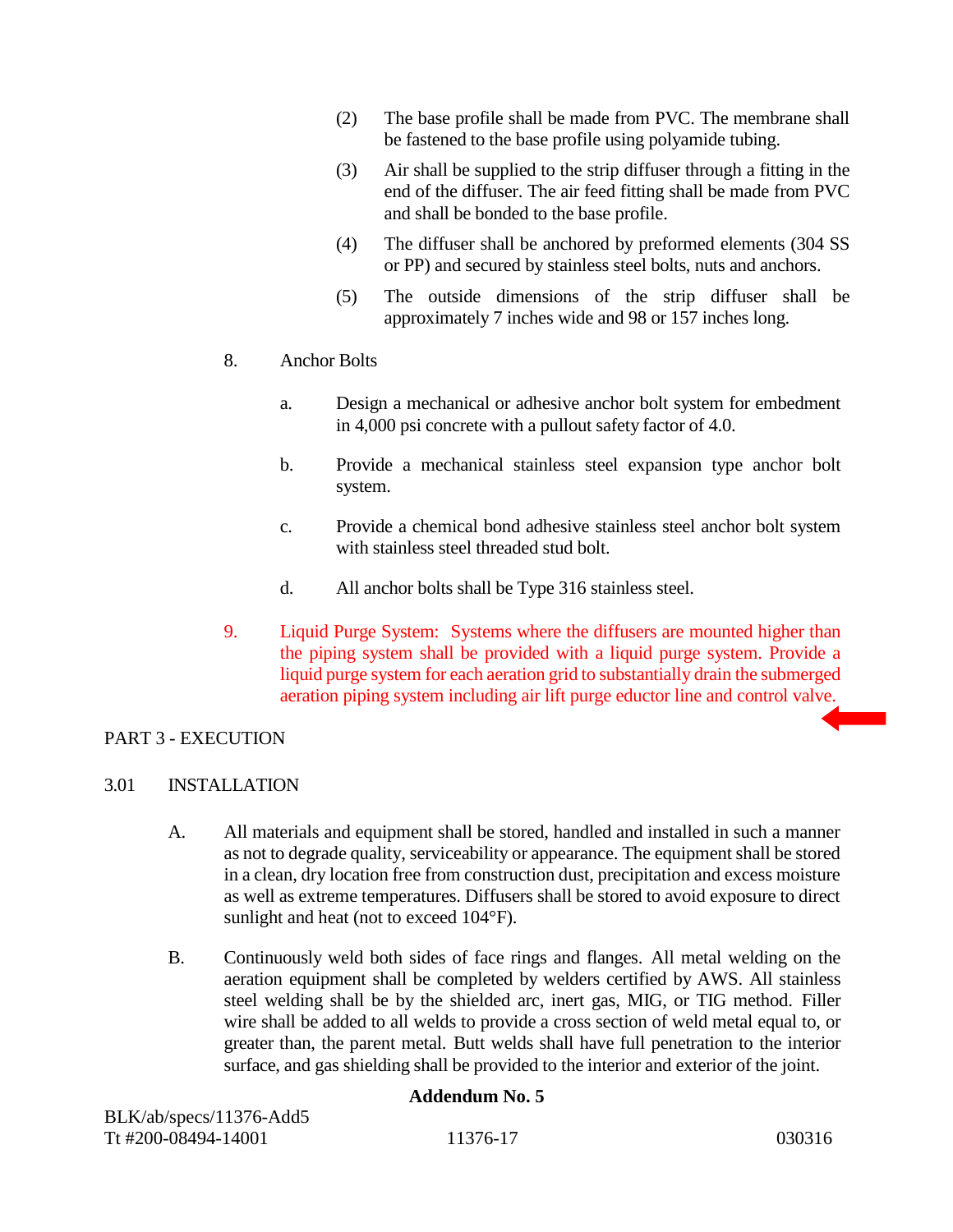- C. Interior weld beads shall be smooth, evenly distributed, with an interior projection not exceeding 1/16 inch beyond the inner diameter of the air header or fitting.
- D. All outside weld areas shall be wire-brushed to remove weld splatter. Brushes shall be of stainless steel and used only on stainless steel.
- E. Solvent welding of PVC joints shall be in strict accordance with the pipe manufacturer's written requirements.
- F. Follow equipment manufacturer's recommendations for sequencing of equipment installation. The diffuser system shall be stored, handled and installed in strict accordance with the manufacturer's recommendations to ensure that warranty of diffusers is not voided. The individual diffusers shall not be installed until all other work in the basin has been finished. Care shall be taken to protect the diffusers from physical damages and prolonged exposure to weather without protection. All air piping shall be purged of debris before the aerators are connected and the basins are filled with water. After the system has been installed and the air piping purged, all connections shall be tested for leaks. The basin shall be filled with clean water to a level a few inches above all connections and run at the design air flow rate without any visible leaks. Care should be taken to ensure that the air is properly cooled before entering the PVC piping and diffusers. The diffuser manufacturer shall be responsible for calculating and providing cooling loops.
- G. Layout and install support anchors in accordance with equipment manufacturer's recommendations and anchor setting plan.
- H. Level aeration system such that all diffusers connected to a header are within plus or minus 1/4-inch of a common horizontal plane. At the end of the break-in period, the air distribution shall be uniform over the entire basin.
- I. The tanks shall not be filled with wastewater until the Engineer receives certification from the supplier that the complete system has been installed and tested in accordance with the written instructions of the supplier and that the system is ready for operation.

# 3.02 FACTORY SERVICE REPRESENTATIVE

A. The Contractor shall provide the services of a trained, competent, qualified and experienced factory field representative during inspection, testing and start-up of the equipment. The factory representative shall have a complete knowledge of proper operation and maintenance of the fine bubble diffused aeration system. The Contractor shall provide factory representative services for a minimum of four (4) 8-hour days in four (4) separate visits. The first two (2) visits shall be during installation to check and inspect the equipment. A third visit shall be for start-up of the equipment. The fourth visit shall be allocated solely to the instruction of the

| BLK/ab/specs/11376-Add5 |          |        |
|-------------------------|----------|--------|
| Tt #200-08494-14001     | 11376-18 | 030316 |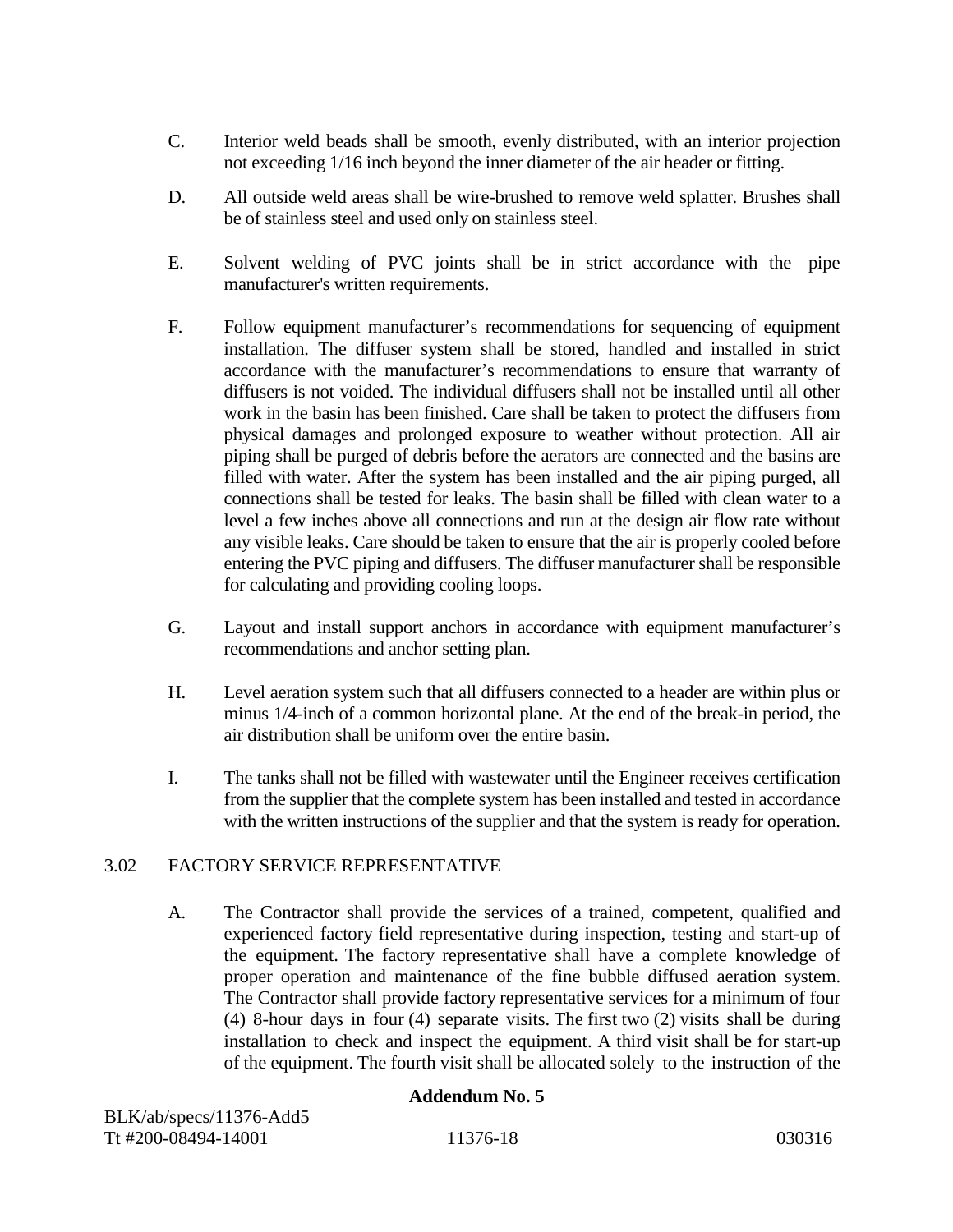Owner's personnel in the proper operation and maintenance of the equipment. Provide additional visits as required to ensure correct installation and operation of equipment at no additional cost to the Owner. Contractor shall be responsible for any additional cost.

- B. The purpose of the services provided by the factory representative will be for the performance of the following work:
	- 1. Verify that the Contractor is proceeding properly during the installation of equipment.
	- 2. Following installation, but before the equipment is operated by others, the representative shall inspect the completed installation for soundness, completeness, correctness, alignment, arrangement, equipment setting, and operation of the equipment. The field engineer shall make, or cause to be made, any and all adjustments, corrections or repairs necessary.
	- 3. Start-up of the equipment in the presence of the Contractor and Owner's operating personnel.
	- 4. Train Owner's operating personnel in proper operation and maintenance procedures, startup/shutdown procedures, response to emergency conditions, and troubleshooting. The responsibility of the Contractor and the factory service representative with regard to start-up shall be fulfilled when the start-up is complete, the equipment is functioning properly and has been accepted by the Owner.
		- a. The training period for the Owner's operating personnel shall be scheduled at least ten (10) days in advance with the Engineer and shall take place after plant start-up and acceptance by the Engineer. The preliminary copies of operation and maintenance manuals specified in Special Conditions must have been delivered to the Engineer prior to scheduling start-up.
- C. Upon completion of his work, the manufacturer's field engineer shall submit to the Engineer, six (6) copies of a written report for each diffused air system, as a result of his inspection, adjustments, corrections, repairs, start-up and testing. The report shall include descriptions of the inspection, adjustments, corrections and repairs made, testing and start-up, and training of the Owner's personnel. The report shall also include a notarized certification signed by the manufacturer's field engineer that the installed equipment:
	- 1. Has been installed per manufacturer's requirements.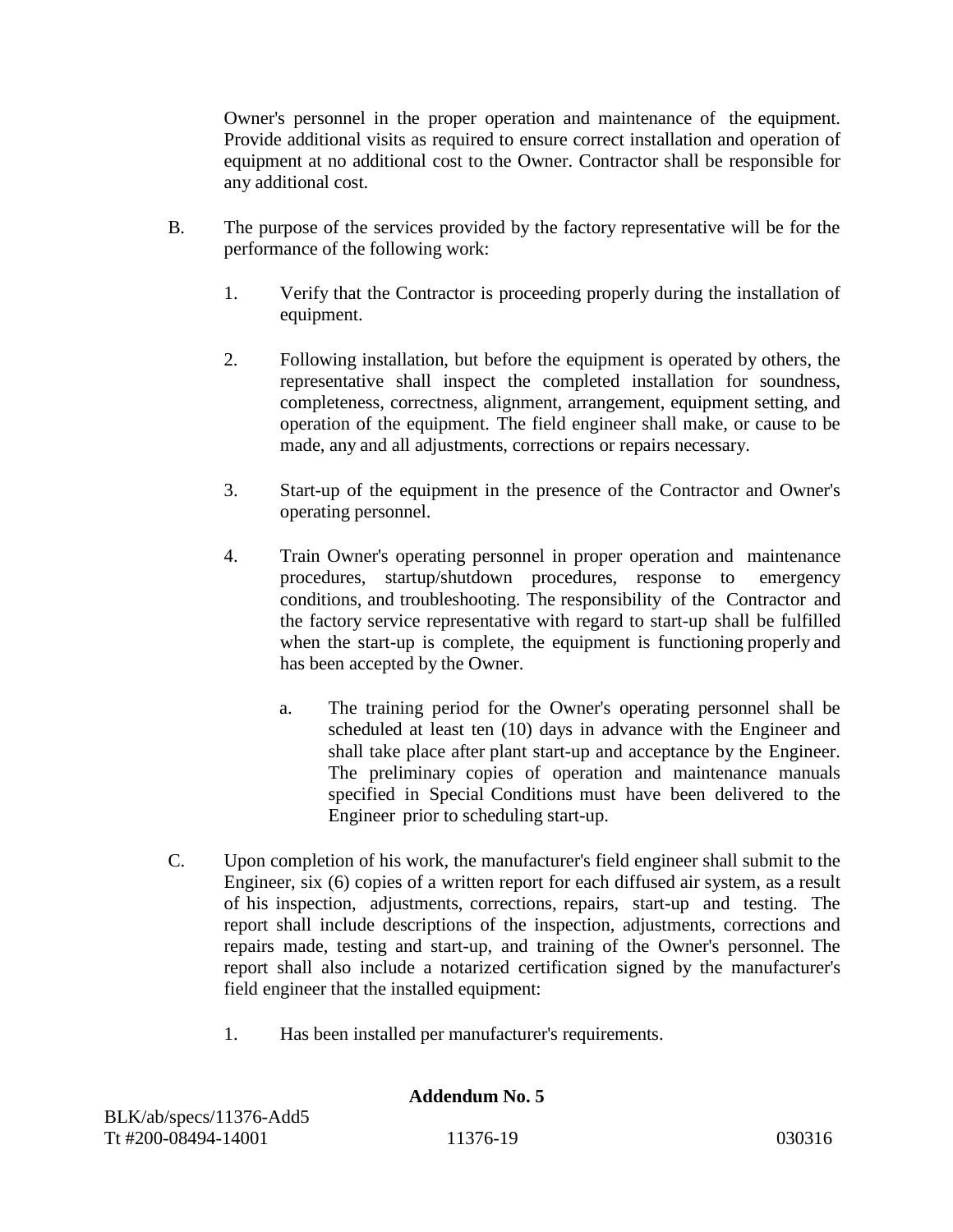- 2. Has been accurately aligned, set and leveled and that proper running clearances have been established.
- 3. Is free from undue stress imposed by mounting bolts or equipment setting.
- 4. The equipment has been tested as required below in Paragraph 3.03 and is in conformance with normal operating parameters. Test procedures and results shall be included in the report.
- 5. Is ready for permanent operation on a continuous basis, is free from any known defects and that nothing in the installation will render the manufacturer's warranty null and void.
- D. The Contractor's attention is directed to the fact that the services specified for the manufacturer's field engineer represent an absolute minimum acceptable level of service, and are not intended to limit the responsibilities of the Contractor to comply with all requirements of the Contract Documents. The Contractor shall procure, at no additional cost to the Owner, all services required, including additional or extended visits to the jobsite by manufacturer's representatives, to comply with said requirements.

# 3.03 INSPECTION AND TESTING

- A. Upon completion of installation, the Contractor, in the presence of the Engineer and a qualified manufacturer's representative, shall perform tests necessary to demonstrate functioning of all component parts and compliance with these Specifications. The Contractor shall furnish all labor, equipment, water and power required to perform each test.
- B. If the diffused aeration equipment performance does not meet these Specifications, corrective measures shall be taken or the equipment shall be removed and replaced with equipment which satisfies the conditions specified. A 24-hour operating period of the equipment shall be required before acceptance.
- C. Equipment Field Testing:
	- 1. Upon completion of all the mechanical work, the Contractor shall conduct testing as specified herein to demonstrate that the equipment performs in accordance with all Specifications.
	- 2. The Contractor shall perform initial testing of the equipment to insure himself that the equipment will perform adequately during subsequent testing.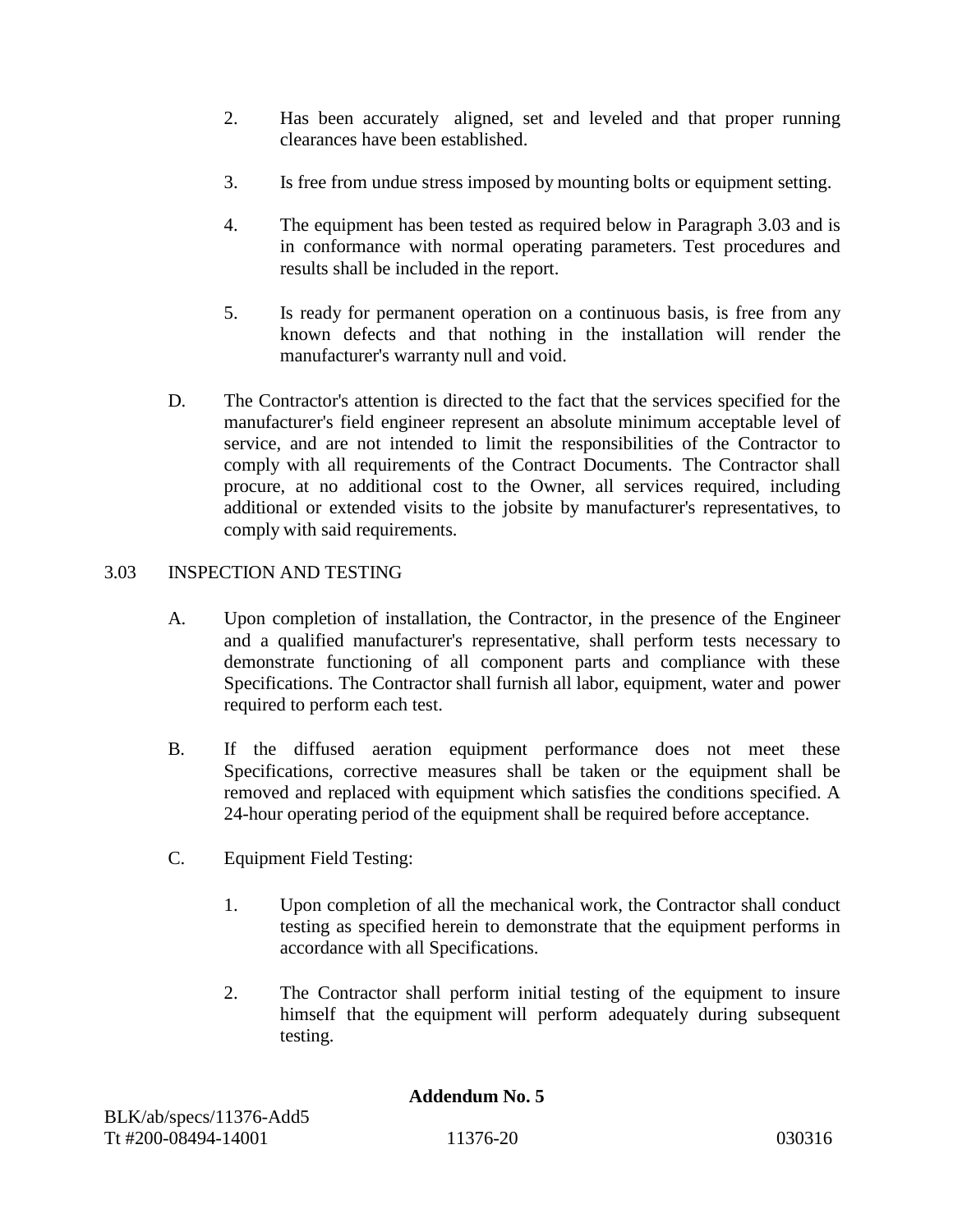- 3. After installation of the fine bubble membrane strip diffuser equipment is complete, functional testing shall be conducted by the Contractor to check for leaks, uniformity of air release, and verification of level installation. Functional testing shall be performed with clean water at a depth over the diffusers as recommended by the aeration system manufacturer for the range of operating airflows. The Contractor shall repair any leaks in the headers, diffusers, pipes, or any part of the system. The test shall be repeated until the installation is void of air leaks.
- 4. After the functional and leakage tests, fill the tank to the normal operating level with reuse water and operate the diffused aeration equipment for 72 hours. Check for uniform air distribution over the range of operating airflows.

# END OF SECTION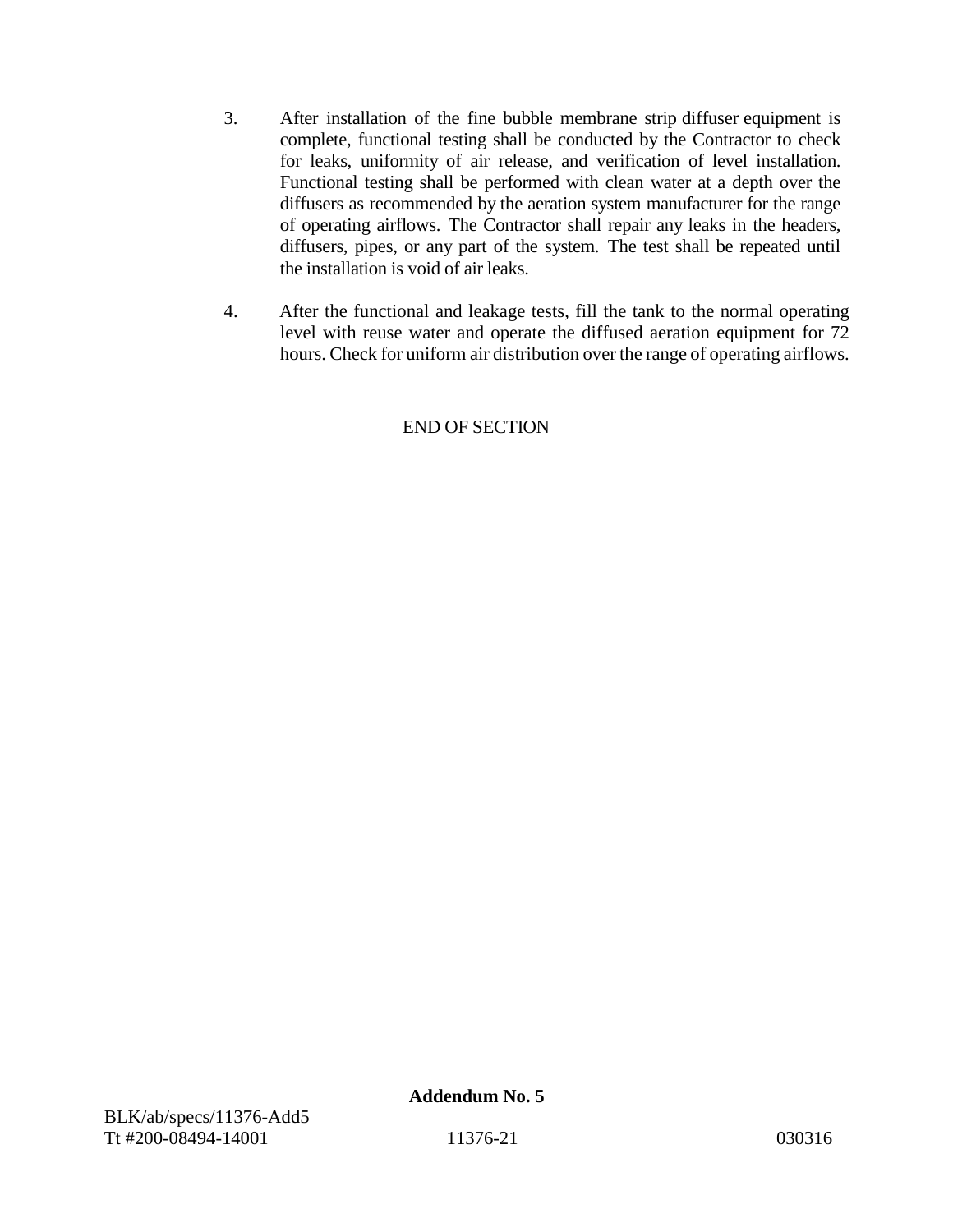## SECTION 16485

## VARIABLE FREQUENCY DRIVES

## PART 1 - GENERAL

#### 1.01 SCOPE OF WORK

- A. Provide all labor, materials, equipment and incidentals required, and install, place in operation and field test variable frequency drive(s) (VFD's).
- B. The variable frequency drive shall be a space vector Pulse-Width Modulated (PWM) design. Modulation methods which incorporate "gear-changing" techniques are not acceptable. The final responsibility of distributor or packager modifications to a third-party standard product will reside with the VFD manufacturer. The VFD manufacturer shall have overall responsibility for the drives. The City has officially standardized on Yaskawa America, Inc. VFD's – no alternates will be considered. The Standardizaition Certificated of Conditions and Circumstances is included hereinafter.
- C. VFD's shall be six pulse units. Refer to 2.02A.8 for the power unit rating requirements of the VFD.
- D. VFD to be provided by Pump Supplier listed in Specification Section 11209 to assure coordination with pump and pump protective requirements.

#### 1.02 RELATED WORK SPECIFIED ELSEWHERE

- A. Pumps, General
- B. Section 16050 Motors
- C. Division 13 Special Contstruction

#### 1.03 QUALITY ASSURANCE

- A. The entire VFD system as described in section 2.01B shall be factory assembled and system tested by the VFD manufacturer to assure a properly coordinated system.
- B. Codes: Provide equipment in full accordance with the latest applicable rules, regulations, and standards of:
	- 1. Local Laws and Ordinances.
	- 2. State and Federal Laws.
	- 3. National Electric Code (NEC).
	- 4. Underwriters Laboratories (UL).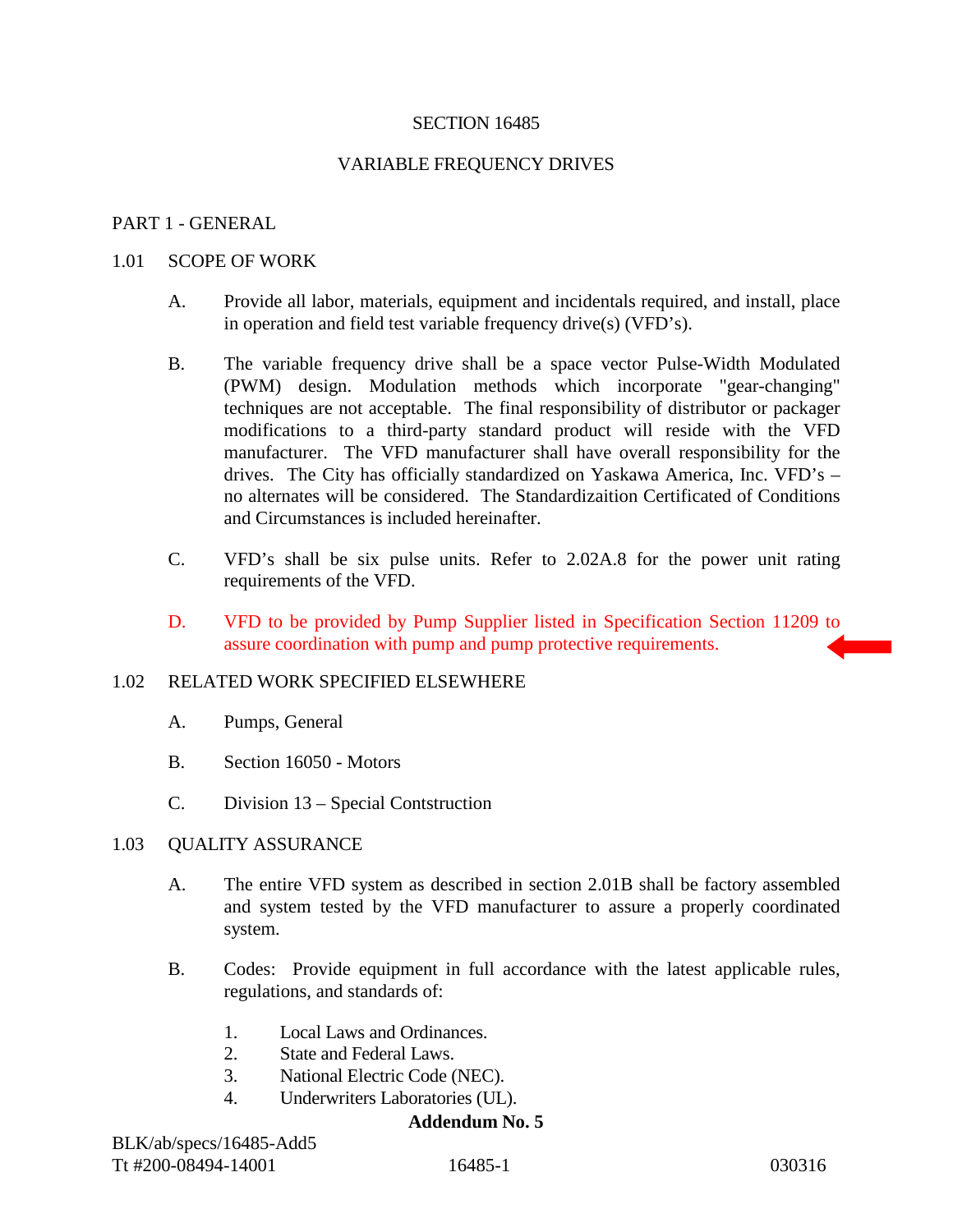- 5. American National Standards Institute (ANSI).
- 6. National Electrical Manufacturers Association (NEMA).
- 7. Institute of Electrical and Electronics Engineers (IEEE).
- C. The complete drive system shall be UL listed.
- D. Acceptable Manufacturers:
	- 1. Yaskawa America, Inc. Model iQ Pump 1000 by ICON Technologies.

## 1.04 SUBMITTALS

- A. Submittals shall conform in all respects to Section 01040 Project Coordination.
- B. Submittals shall be custom prepared by the VFD manufacturer for this specific application.
- C. Submittal information shall include, but not be limited to:
	- 1. Equipment dimensions, including stub-up locations, shipping splits and shipping weights.
	- 2. Catalog cuts of major components.
	- 3. Spare parts list, per Paragraph 3.03.
	- 4. Certifications, including:
		- a. Warranty.

b. Efficiencies, per section 2.02.A.1.

Harmonic Distortion Analysis, per section 2.01D.

# PART 2 - PRODUCTS

- 2.01 Material and Equipment
	- A. Any modifications to a standard product required to meet this specification shall be performed by the VFD manufacturer only. Distributor or system integrator changes to the VFD manufacturer's product are specifically disallowed.
	- B. The VFD system shall consist of a main circuit breaker/disconnect, 3% input line reactor, 6 pulse converter section, control logic section, output inverter section, and 3% output reactor. Isolation and bypass contactors shall be provided to allow across-the-line starting if the VFD fails. All components listed shall be integral to the VFD lineup, factory wired and tested as a complete system. The entire VFD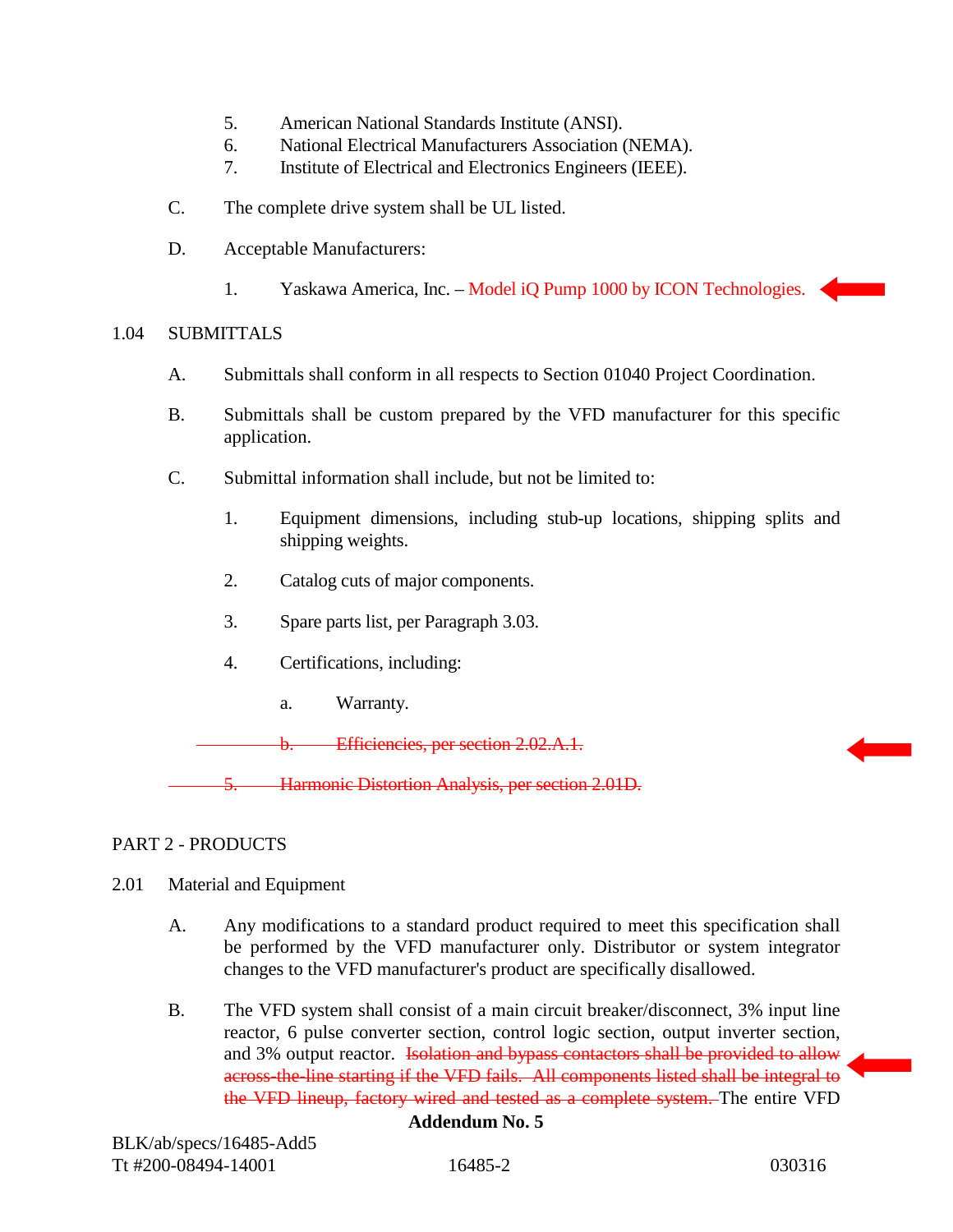system shall meet the requirements of NEC article 409 and IEEE 508A for fault current withstand ratings as indicated on the project electrical drawings.

- C. Input circuit breaker, interlocked with the enclosure door, with through-the-door handle to provide positive disconnect of incoming AC power and shall be capable of being locked in the open position.
- D. VFD system shall maintain a 0.95 minimum true power factor throughout the entire speed range.

# 2.02 VARIABLE FREQUENCY DRIVES

# A. Ratings

- 1. VFD must have the range of horsepower ratings: 0.75 to 175 HP at 240 VAC; 0.75 to 1000 HP at 480 VAC; 1 to 250 HP at 600 VAC. VFD must have Variable Torque ratings and to optimize the VFD size for fan and pump applications.
- 2. Rated Input Power: 460 Volts 60 Hz, +10%, -5% at rated load, 3-phase.
	- a. Voltage Dip Ride-Through: VFD shall be capable of sustaining continued operation with a 40% dip in nominal line voltage. Output speed may decline only if current limit rating of VFD is exceeded.
	- b. Power Loss Ride-through: VFD shall be capable of a minimum 3 cycle power loss ride-through without fault activation.
- 3. Output Power: As required by motors supplied.
- 4. Ambient Temperature Range: 0 to 40°C.
- 5. Elevation: Up to 3300 feet (1000 meters) above MSL without de-rating.
- 6. Atmosphere: Non-condensing relative humidity to 95%.
- 7. AC Line Frequency Variation: +/- 3 Hertz.
- 8. Power Unit Rating Basis: 100% rated current continuous, 120% rated current for one minute, at rated temperature. If the power unit rating of the VFD does not meet the above requirements, provide VFD with one standard size larger than the nameplate motor horsepower.
- 9. Displacement Power Factor: 0.98 over entire range of operating speed and load.
- 10. Service Factor: 1.0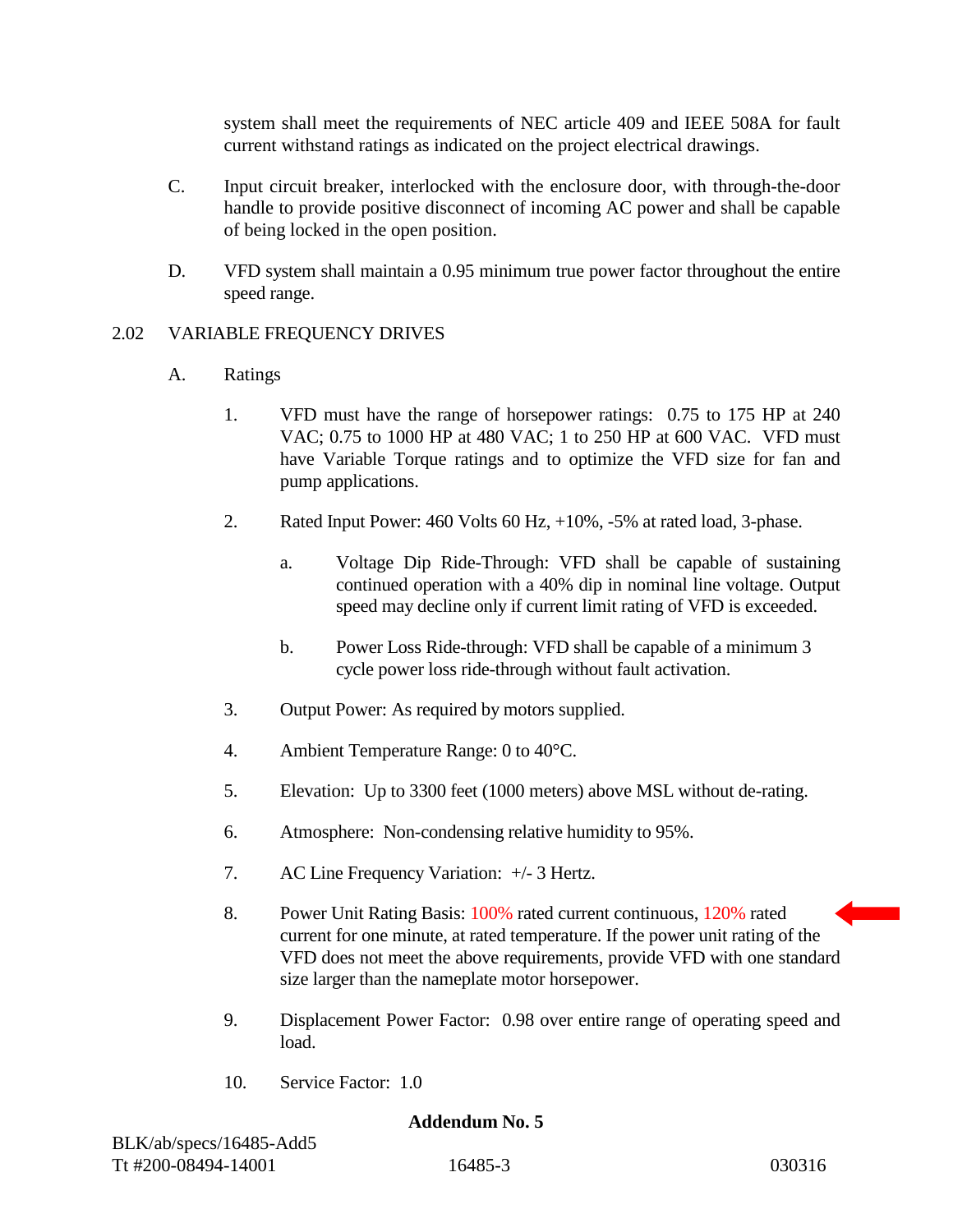11. Vibration:  $9.81 \text{m/s}^2$  (1 G) from 10 to 20 Hz; 2.0 m/s<sup>2</sup> (0.2 G) from 20 Hz to 55 Hz.

- 12. Minimum Efficiency: 96% at half speed; 98% at full speed.
- 13. Starting Torque: 120% starting torque shall be available from 3 Hz to 60 Hz.
- 14. Overload capability: 120% of rated FLA for 60 seconds; 170% of rated FLA peak.
- 15. Controlled speed range: 10:1.
- B. Construction
	- 1. The controller shall produce an adjustable AC voltage/frequency output. It shall have an output voltage regulator to maintain correct output V/Hz ratio despite incoming voltage variations.
	- 2. The controller shall have a continuous output current rating of 100% of motor nameplate current.
	- 3. The converter section shall be 6 pulse utilizing diodes.
	- 4. The inverter output shall be generated by IGBTs. Pulse Width Modulation strategy will be of the space vector type implemented to generate a sinecoded output voltage. The VFD shall not induce excessive power losses in the motor. The worst case RMS motor line current measured at rated speed, torque and voltage shall not exceed 1.05 times the rated RMS motor current for pure sine wave operation. The inverters shall be able to sustain 1600 volt surges.
	- 5. The controller(s) shall be suitable for use with any standard NEMA-B squirrel-cage induction motor(s) having a 1.15 Service Factor or with existing standard NEMA-B squirrel-cage induction motor(s) with nameplate data as shown on the plans. Provide drives with dV/dT output filters. At any time in the future, it shall be possible to substitute any standard motor (equivalent horsepower, voltage and RPM) in the field.
	- 6. The control logic section shall be fully digital and not require analog adjustment pots or fixed selector resistors. A power failure will not necessitate a reload of any drive parameter or configuration.
	- 7. Minimum Starting Speed: When called to operate, the VFD shall amp to a minimum speed. The minimum speed shall be adjustable but initially set at 60% of maximum speed. The 4-20 mA speed signal from the PLC and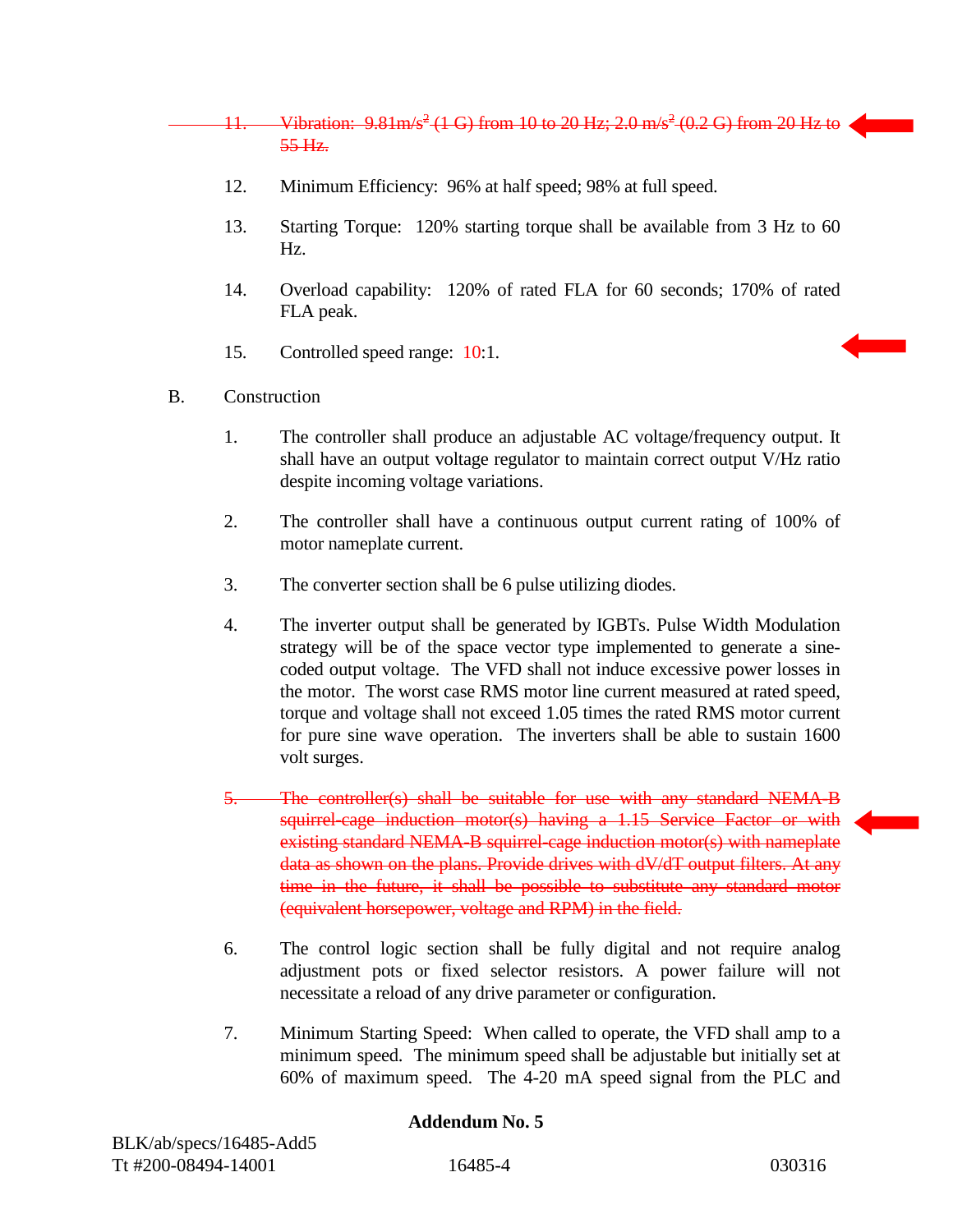potentiometer on the front of the drive shall modulate the signal between the minimum speed set point and the maximum output speed of the drive; i.e., at the 4 mA signal, the VFD shall run at the minimum speed. At the 20 mA signal, the VFD shall run at full speed. The potentiometer shall also adjust speed between the minimum speed set point and the maximum running speed. Below the minimum speed set point, the potentiometer shall have no effect.

- 8. All 6 pulse VFD's shall be provided with 3% line and load reactors.
- C. Basic Features
	- The door of each power unit shall include: a keypad with a manual speed device, "HAND / OFF / REMOTE/BYPASS" mode selector switch, "POWER ON" light, "VFD FAIL" light, VFD "RUNNING" light, fault reset pushbutton, "MOTOR OVER TEMPERATURE" light, "MOTOR SEAL LEAK ON" light, "ENCLOSURE OVER TEMPERATURE" light, "DRIVE LOCKOUT" light, CONTROL POWER ON light, START and STOP pushbuttons and a TEST / NORMAL selector switch. All lights shall be LED type.
		- 2. The VFD shall include a customer selectable automatic restart feature. When enabled, the VFD shall automatically attempt to restart after a trip condition resulting from instantaneous overcurrent, overvoltage, out of saturation or overload. For safety, the drive shall shut down and require manual reset and restart if the automatic reset/restart function (programmable for up to 3 attempts) is not successful within a customer programmable time period. Auto-Restart shall be programmable to allow for individual fault selection.
		- 3. A door-mounted membrane keypad with integral 2-line minimum, 24 character LCD display shall be furnished, capable of controlling the VFD and setting drive parameters. The keypad shall include the following features:
			- a. The digital display must present all diagnostic message and parameter values in English engineering units when accessed, without the use of codes.
			- b. The digital keypad shall allow the operator to enter exact numerical settings in English engineering units. A user menu written in plain English (rather than codes) shall be provided in software in nonvolatile memory as a guide to parameter setting and resettable in the field through the keypad. Multiple levels of password security shall be available to protect drive parameters from unauthorized personnel. The drive set up parameters must be able to be transferred to new boards to reprogram spare boards.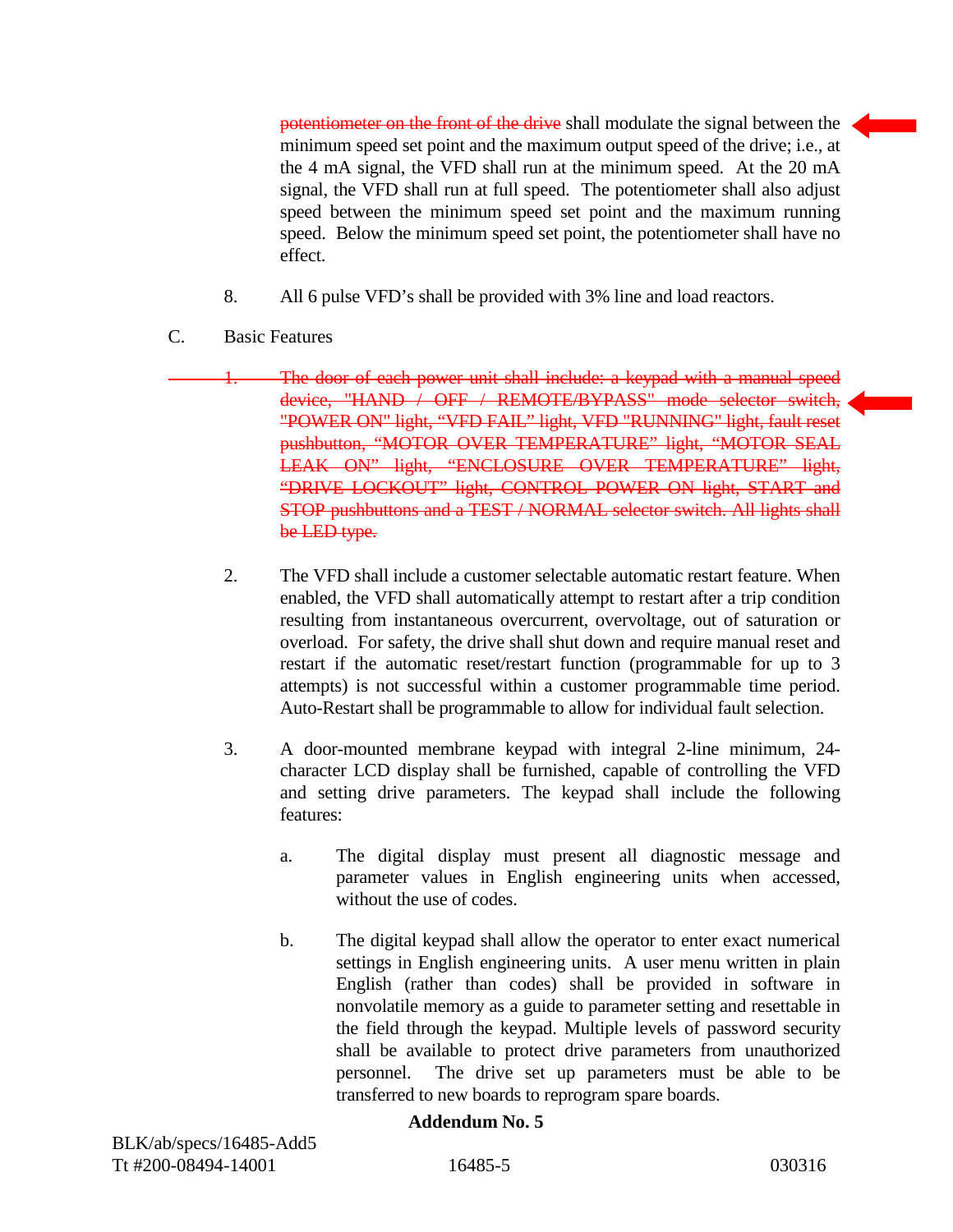- c. The following digital door-mounted keypad indications may be selectively displayed:
	- 1) Speed demand in percent.
	- 2) Output current in amperes.
	- 3) Output Frequency in hertz.
	- 4) Input voltage.
	- 5) Output voltage.
	- 6) Total 3-phase KW.
	- 7) Kilowatt hour meter
	- 8) Elapsed time running meter.
	- 9) RPM.
	- 10) DC bus voltage.
- d. VFD shall have the capability of communicating via an RJ-45 Ethernet port with a General Electric RX3i PLC using MODBUS Ethernet protocol.
- e. VFD parameters, fault log and diagnostic log shall be downloadable via a RJ-45 Ethernet port.
- 4. Refer to the VFD wiring diagram in the Drawings for remote signals and alarms.
- D. Enclosure
	- 1. All VFD components shall be factory mounted and wired on a dead front, grounded, NEMA-12 enclosure. If a free-standing enclosure is provided, it shall be suitable for mounting on a concrete housekeeping pad. Properly size enclosure to dissipate heat generated by VFD within limits of specified service conditions. Provide NEMA enclosure type as specified on drawings. Provide integral fans or cooling systems as required by the application. Circuit breaker interlocks to be able to be bypassed via lever on front door surface. NEMA 12 type enclosures to have keypad controls located on exterior of enclosure. Provide visual alarm indicator on cabinet door.
- E. Protective Features and Circuits: The controller shall include the following alarms and protective features:
	- 1. Instantaneous overcurrent and overvoltage trip.
	- 2. Undervoltage and power loss protection.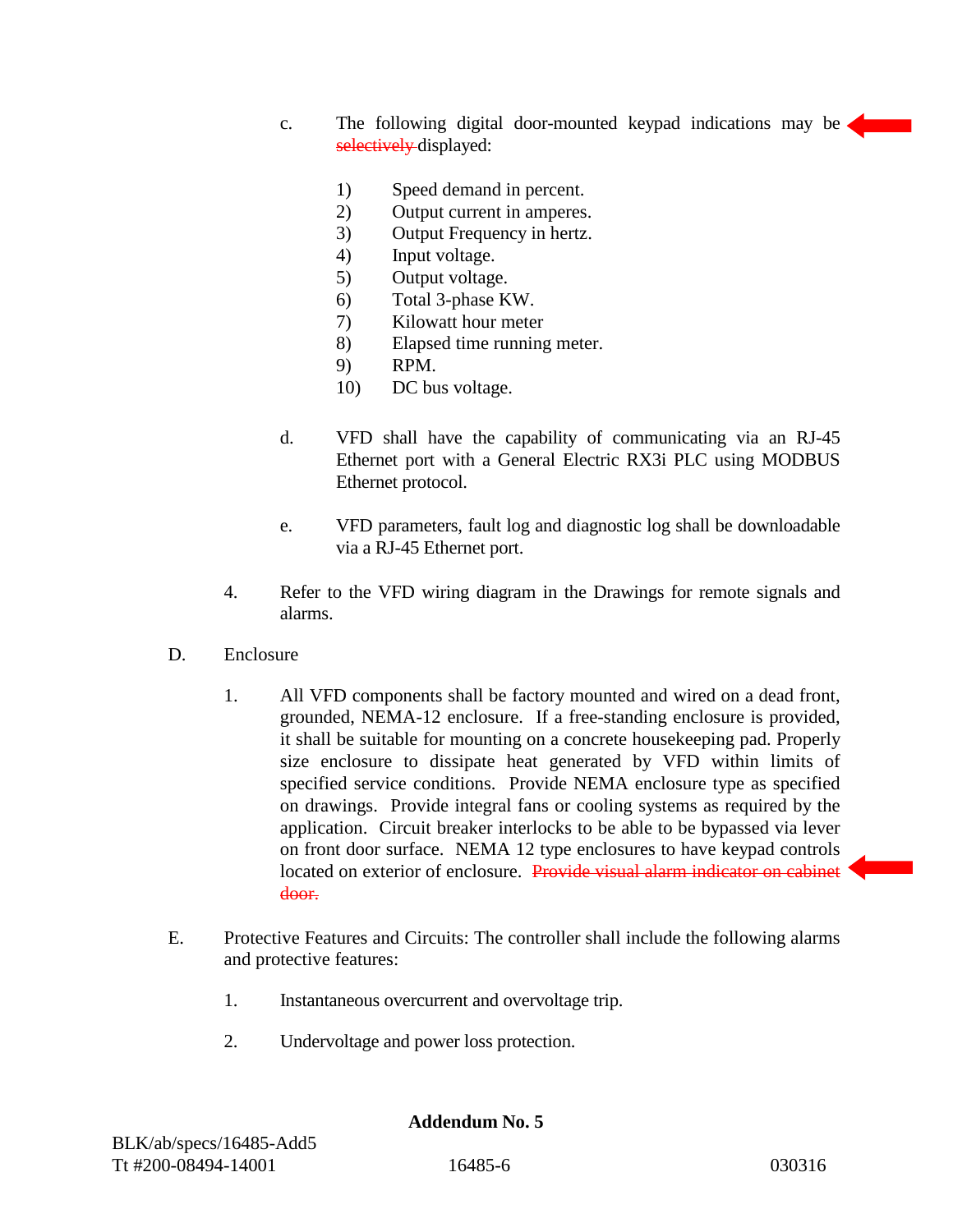- 3. Power unit overtemperature alarm and protection. Upon sensing an overtemperature condition, the VFD is to automatically trip.
- 4. Electronic motor inverse time overload protection.
- 5. Responsive action to motor winding temperature detectors or thermostatic switches. A dry contact (NC) input to the VFD is required.
- 6. When power is restored after a complete power outage, the VFD shall be capable of catching the motor while it is still spinning and restoring it to proper operating speed without the use of an encoder.
- 7. The VFD shall be protected from damage due to the following, without requiring an output contactor:
	- a. Three-phase short circuit on VFD output terminals.
	- b. Loss of input power due to opening of VFD input disconnecting device or utility power failure during VFD operation.
	- c. Loss of one (1) phase of input power.
- 8. The VFD shall continue to operate at a reduced capacity under a singlephase fault condition.
- 9. The VFD shall be able to withstand the following fault conditions without damage to the power circuit components:
	- a. Failure to connect a motor to the VFD output.
	- b. VFD output open circuit that may occur during operation.
	- c. VFD output short circuit that may occur during operation.

## 10. Three phase lightning and surge protection across the line input at each VFD.

- F. Parameter Settings
	- 1. The following system configuring settings shall be provided and field adjustable, without exception, through the keypad/display unit. Except for Motor Nameplate Data, all parameters must be adjustable while the processor is on-line and the drive is running.
		- a. Motor Nameplate Data.
			- 1) Motor frequency.
			- 2) Number of poles.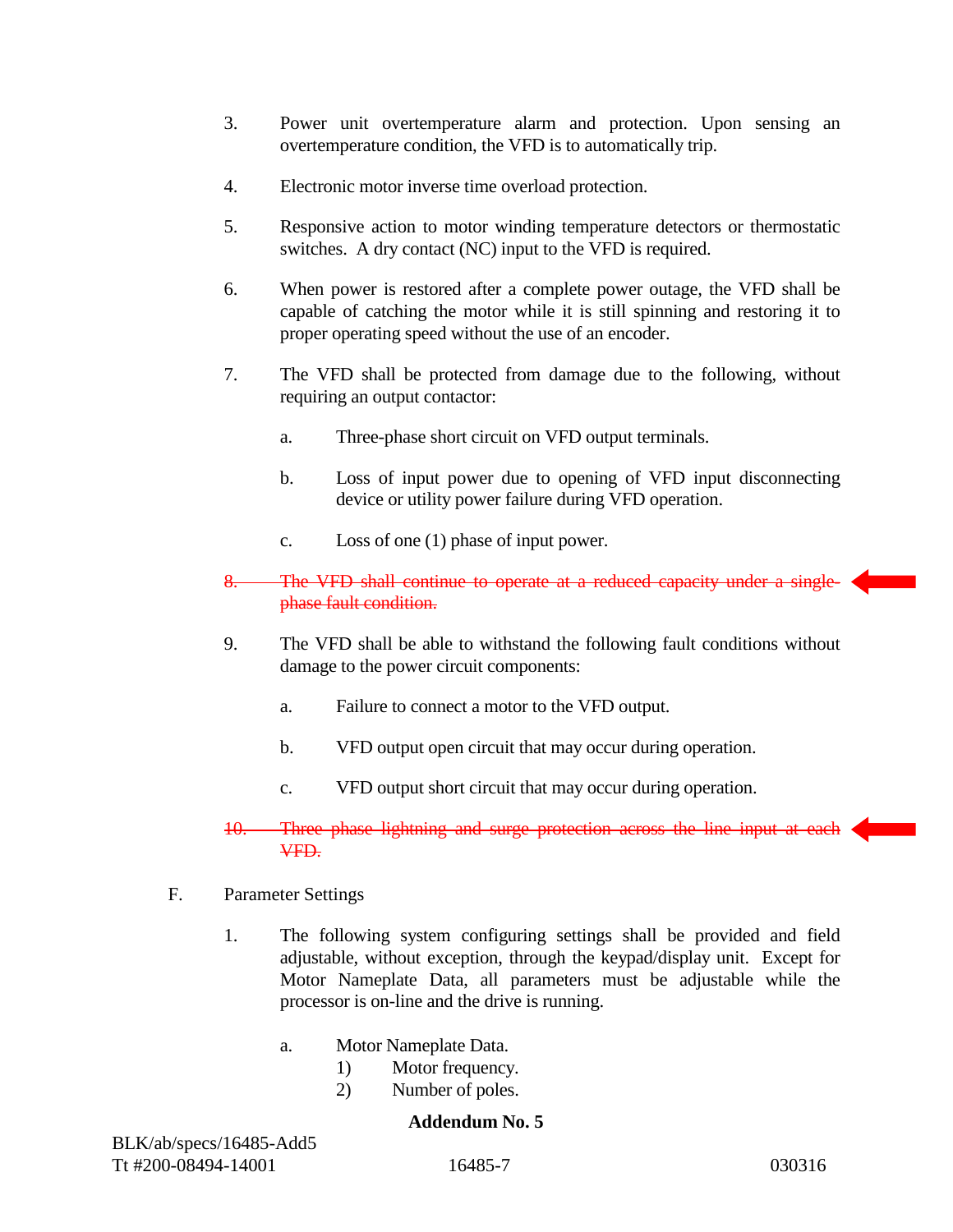- 3) Full load speed.
- 4) Motor volts.
- 5) Motor full load amps.
- 6) Motor HP.
- 7) Current limit, max.
- b. VFD Configuration Parameters.
	- 1) Independent accelerate/decelerate rates.
	- 2) Max/Min speed (frequency)
	- 3) Catch-a spinning load selection.
	- 4) No load boost.
	- 5) Full load boost.
	- 6) Volts/Hertz ratio.
	- 7) Overspeed trip.
	- 8) Overload trip curve selection.
	- 9) Overload trip time selection
	- 10) Adjustable Ramp Stop.
- c. Automatic VFD Control.
	- 1) PID utilizing an internal or external setpoint.
	- 2) Three selectable critical speed avoidance bands with programmable bandwidths.
	- 3) Auto start functions: On/Off, Delay On/Off. Operable from a 4-20mA signal or from the PID output, command, or feedback signal.
	- 4) Speed Profile: Programmable entry and exit points.
	- 5) Programmable loss of signal control: Stop, maintain last speed, or default to preselected setpoint.
- 2. All drive setting adjustments and operation parameters shall be stored in a parameter log which lists allowable maximum and minimum points as well as the present set values. This parameter log shall be accessible via a RJ-45 Ethernet port capable of communicating with a GE RX3i PLC using MODBUS Ethernet protocol as well as on the keypad display.
- G. Input/Output Features
	- 1. Two programmable analog inputs: VFD speed in, spare.
	- 2. Three programmable analog outputs: VFD speed output, Drive (output) current in Amps, spare.
	- 3. Two programmable digital inputs: Run, spare.
	- 4. Ten programmable digital outputs: VFD fault, VFD running, VFD in remote, 6 spare.
		- 5. One Pot input (three wire control, +10 V, wiper and common).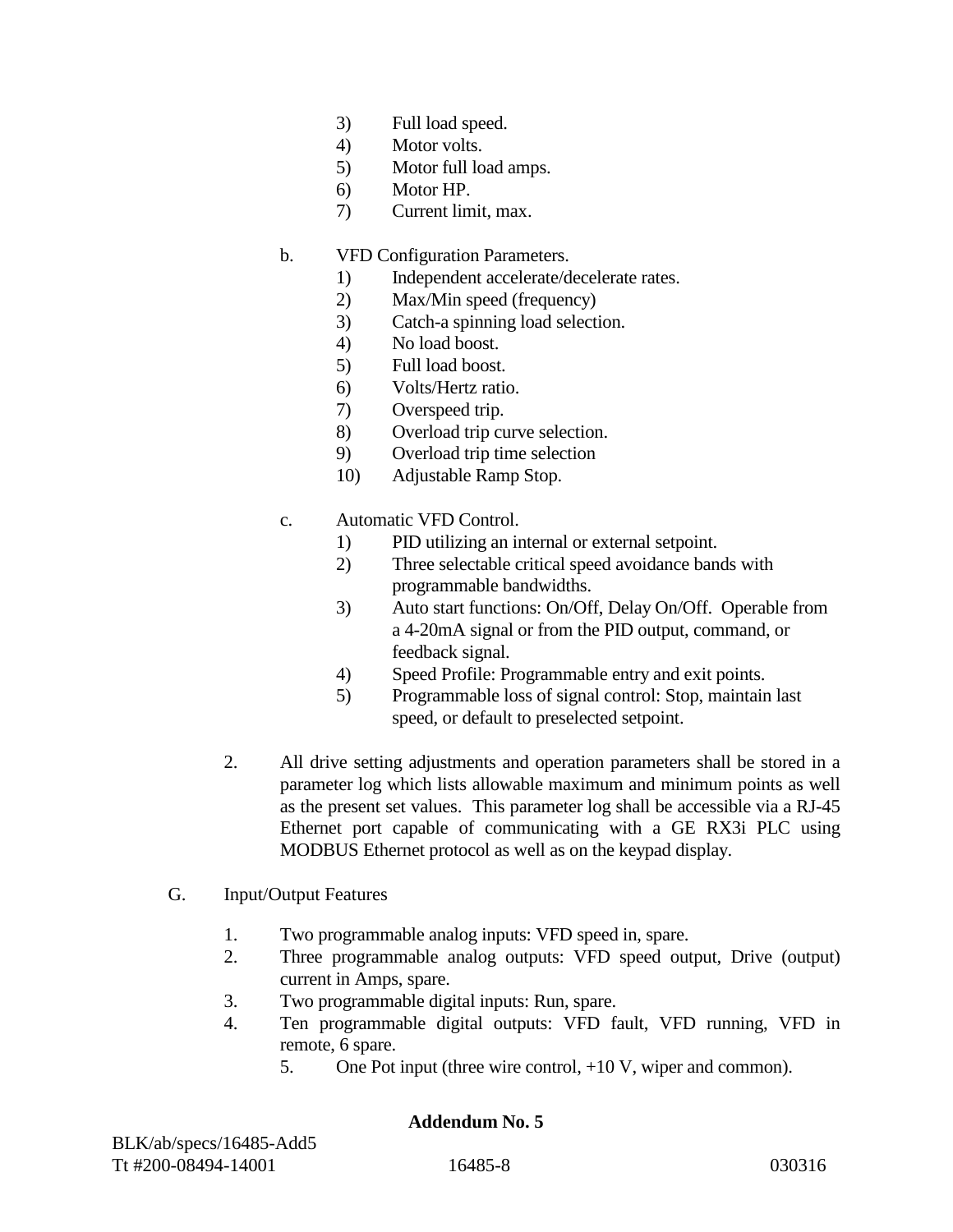- 6. System Program providing built-in drive control or application specific configuration capability.
- H. Diagnostic Features and Fault Handling
	- 1. The VFD shall include a comprehensive microprocessor based digital diagnostic system that monitors its own control functions and displays faults and operating conditions.
	- 2. A "Fault Log" shall be accessible via a RJ-45 Ethernet link capable of communicating with a GE RX3i PLC using MODBUS Ethernet protocol as well as line-by-line on the keypad display. The "FAULT LOG" shall record, store, display and output to a serial port upon demand, the following for the 64 most recent events:
		- a. Date and time of day.
		- b. Type of fault.
		- c. All faults and events shall be stored and displayed in English, not fault codes.
	- 3. A "HISTORIC LOG" shall record, store, and output via a RJ-45 Ethernet link port capable of communicating with a GE RX3i PLC via MODBUS Ethernet protocol upon demand, the following selectable control variables at 1 msec. intervals for the 58 intervals immediately preceding and the 20 intervals immediately following a fault trip:

| a. | <del>Torque demand.</del>  |
|----|----------------------------|
| þ. | <del>Torque command.</del> |
| e. | Torque feedback.           |
|    | Torque error.              |
| е. | <del>Torque maximum.</del> |
|    | <del>Current demand.</del> |
| g. | Peak current.              |
|    | Motor current.             |
|    | <del>bus voltage.</del> '  |
|    | Line voltage.              |
|    | Velocity demand.           |
|    | Velocity reference.        |
|    | PI min/max limit.          |
| m  |                            |
| n. | <del>Boost.</del>          |
| θ. | mode (Auto/Manual)         |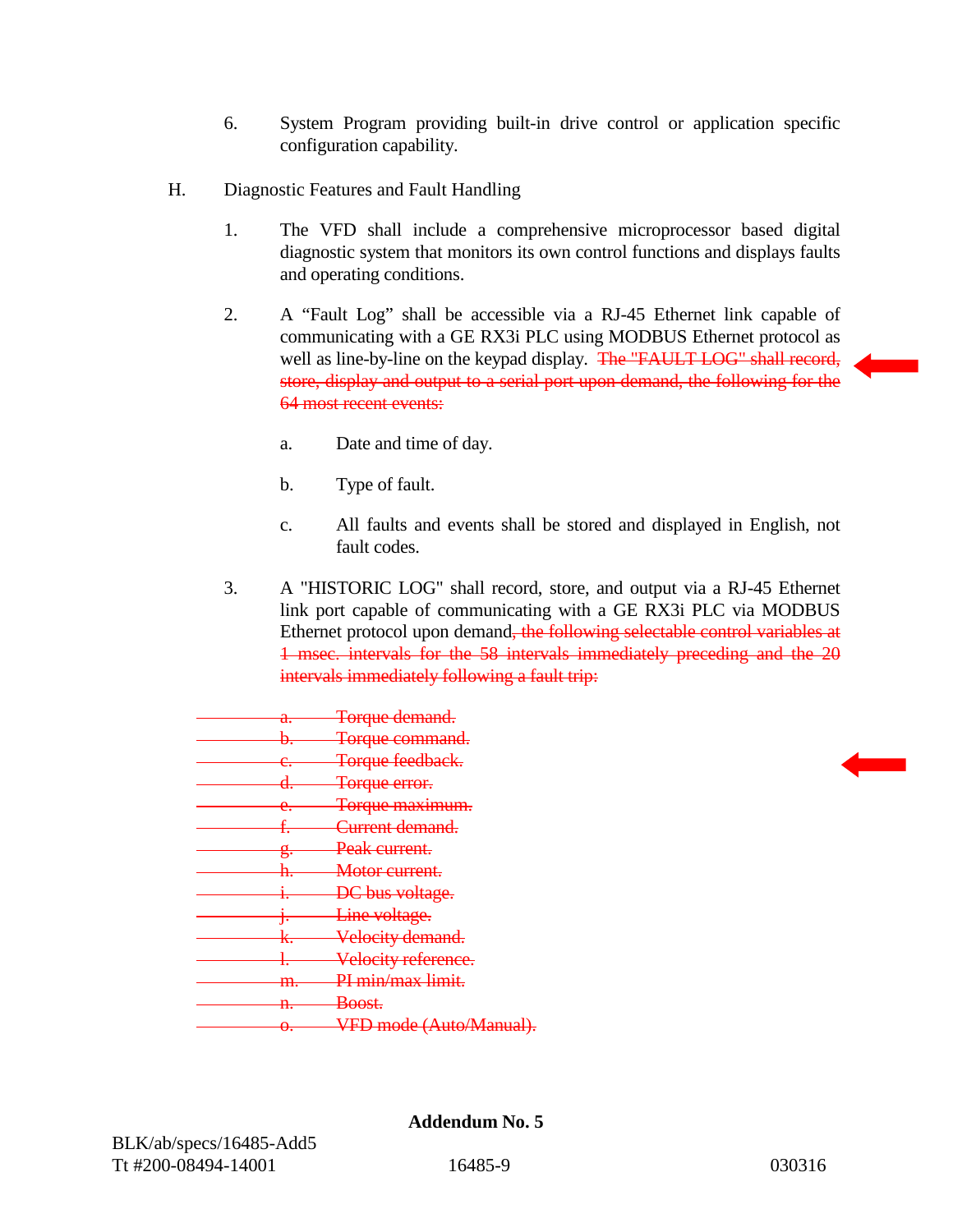## PART 3 - EXECUTION

## 3.01 FACTORY TESTING

- A. The VFD manufacturer shall provide as a minimum, the following quality assurance steps within his factory:
	- 1. Manufacturer's standard tests to be provided. Incoming inspection of components and raw materials based on strategic supplier base and experience. Sampling plans based on MIL STD 105E.
	- 2. MIL STD 45662 calibration system.
	- All products subject to 100% testing and final inspection; no sampling plans permitted.

## 3.02 PRE-DELIVERY TESTING COORDINATION

- A. One VFD unit of each specified type and application shall be shipped to the pump manufacturer's test facility for complete operational testing. The VFD Manufacturer shall provide a qualified representative at the pump Manufacturer's test facility during testing. All costs incurred by the VFD Manufacturer to meet this requirement shall be included in the bid.
- B. Certified test reports shall be submitted to the ENGINEER before the equipment is shipped to the project site.

#### 3.03 STARTUP AND TRAINING

- A. VFD manufacturer shall provide the services of a factory technician for startup assistance and training. Verification of VFD input harmonic voltage and current distortion limits specified must be verified as part of final startup and acceptance. If harmonic distortion requirements are not met, it is the responsibility of the VFD supplier to meet the specification at the supplier's expense. A recording type Fluke 41 or equivalent harmonic analyzer displaying individual and total harmonic currents and voltages must be utilized.
- B. A 10% payment retainage will be released upon field test verification of harmonic specification requirements and final acceptance.

#### 3.04 SPARE PARTS

- A. The following spare parts shall be furnished:
	- 1. Complete VFD power chassis. Three of each type of fuse rated 460V or less.

Two of each type of converter power semiconductor.

Two of each type of inverter power semiconductor.